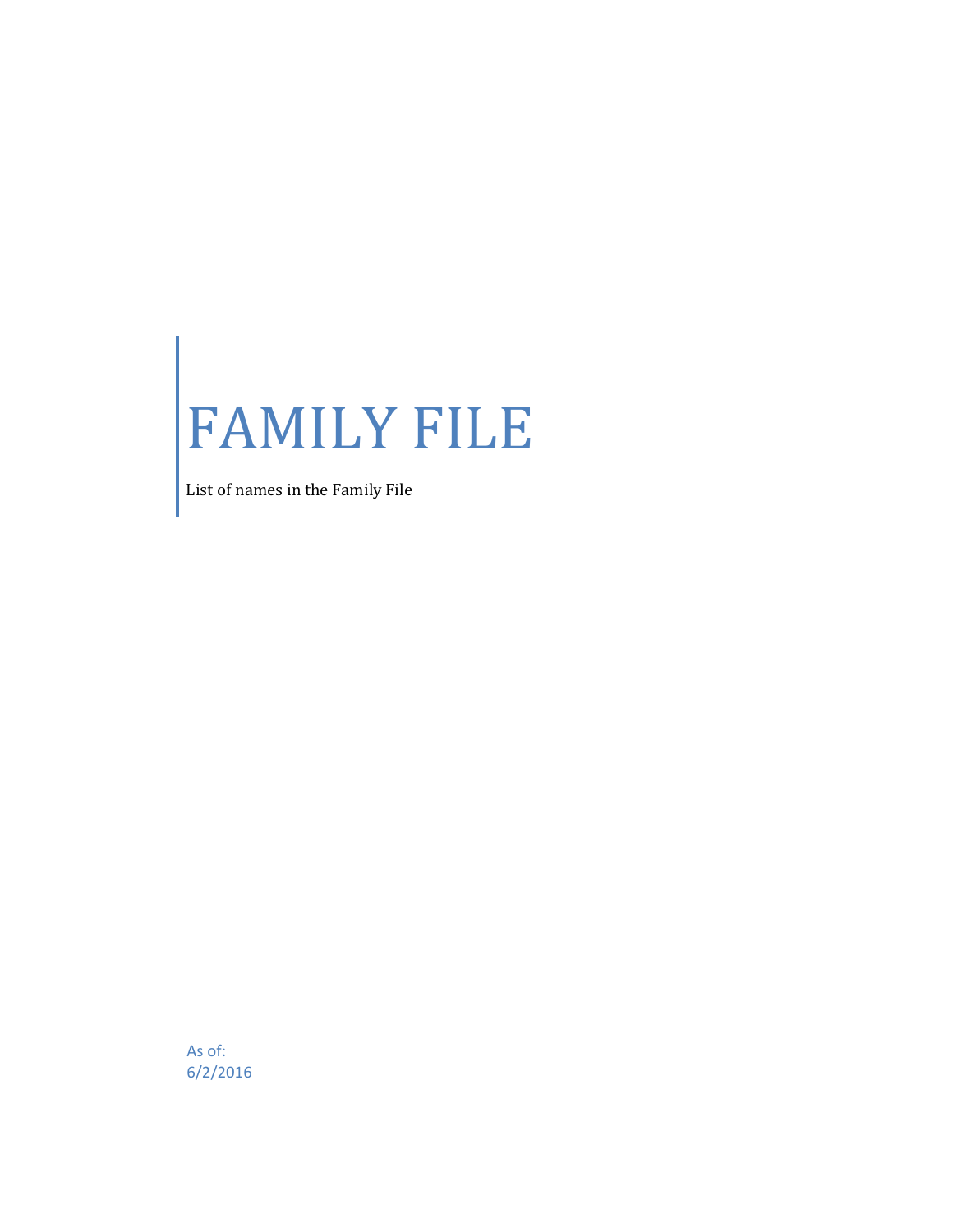## FAMILY FILES

Names included in parentheses following an indexed name, may indicate first names, or in some cases, related surnames not found in this family file. Names following "Also see" are names as indexed within this family file.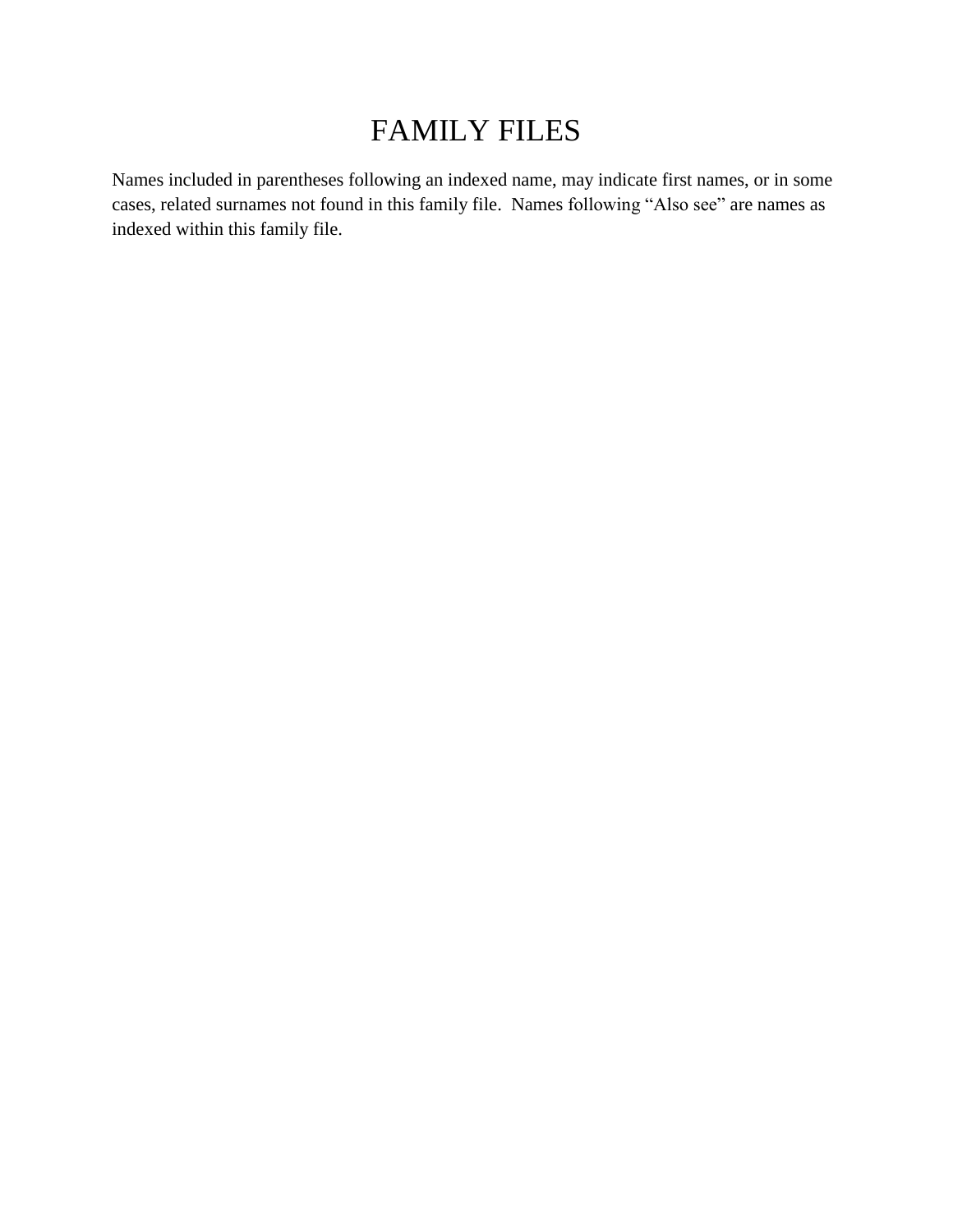## FAMILY FILES

ACKERMAN

ADAMS

ADER (Ater, Alvey, Cassidy)

ADKINS (Crawford County)

ADYE

AHLF

ALBIN (Also see Sketo)

ALDRIDGE

ALFORD

ALLARD

ALVEY (Also see Ader)

AMOS

ANDEREGG

ANDERSON

ANSON

APPLEGATE

ARTMAN

ASHWORTH'

AVERY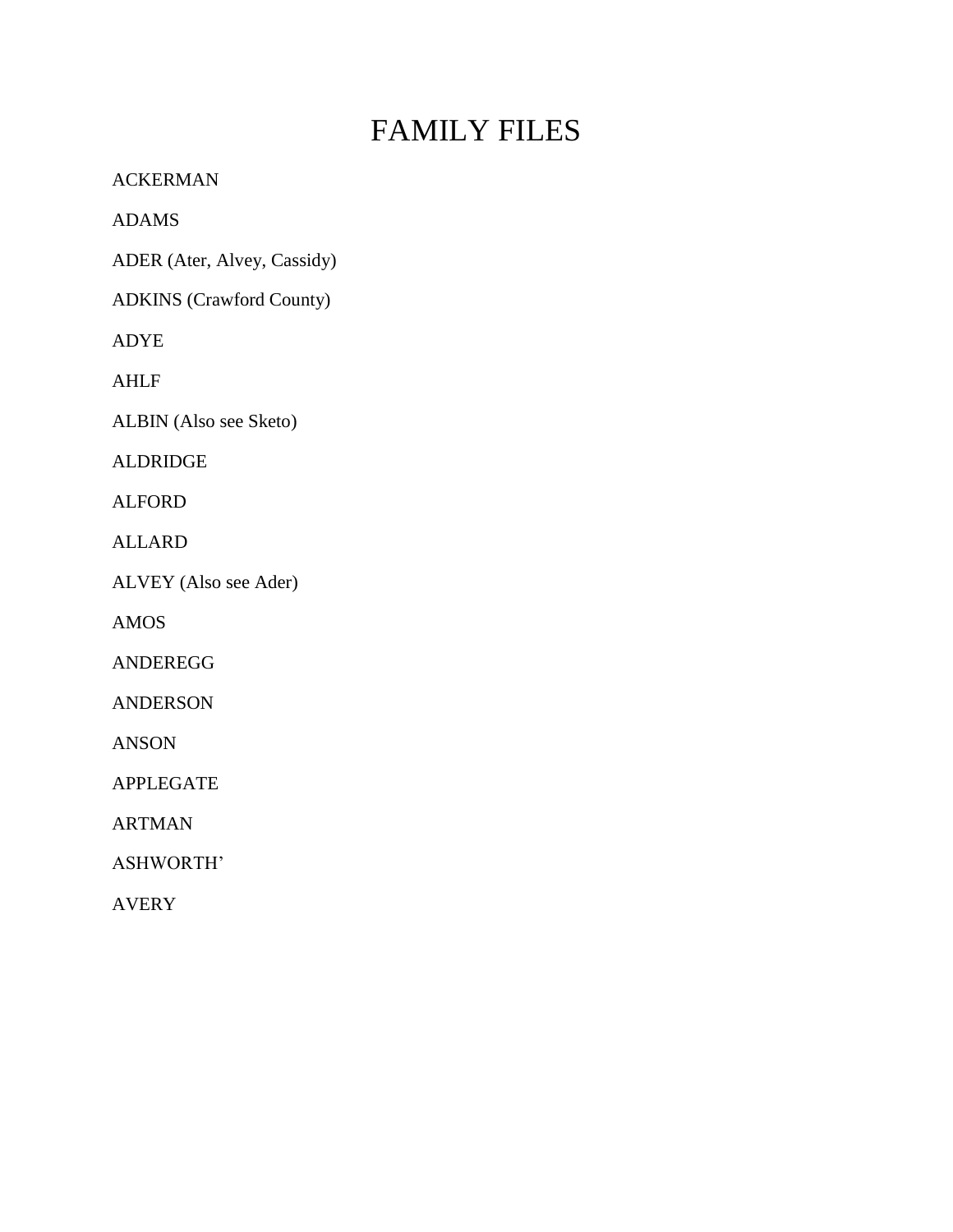BACKER

BADER (Also see Suthoff)

BADGER

BAECHTOLD / BOCKHOLD

BAERTICH / BAETRICH (Also see Salm)

BAGGERLY (Also see Miller)

BALLOW (Also see Schwarz)

BARBRE

BARGER

BARKER

BARTHOLET

BASINGER / BAYSINGER

BATSON (Also see Hagedorn)

BAUR

BAYER

BEARD (Also see Ball)

BEARD

BECKER

BEGERT

BELVA (Also see Goffinet)

BENSON (Also see Cummiskey)

BERGENROTH (Also see Krogman)

BERNARDI (Also see Durbin)

BERTKE

BETTINGER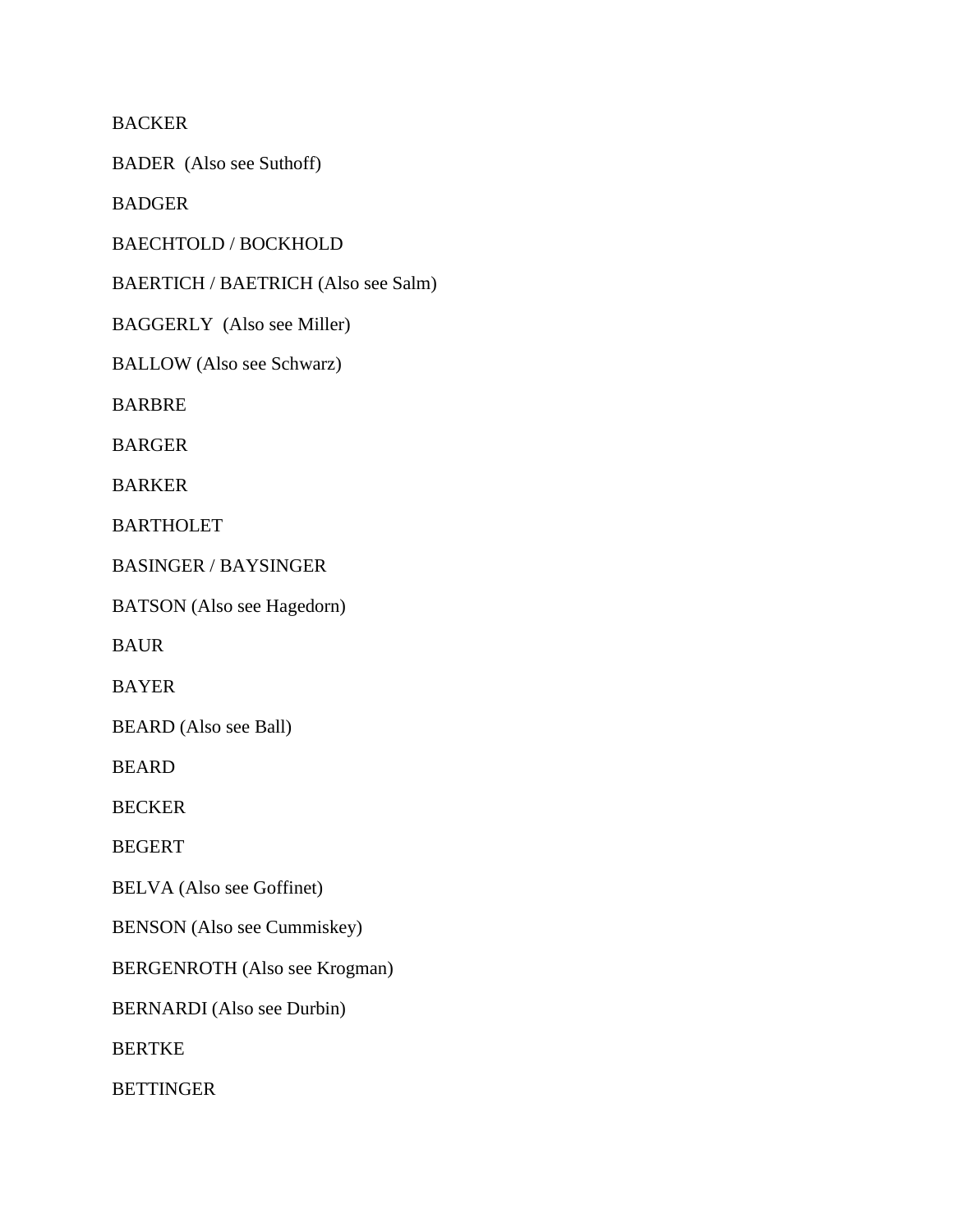BEYERLE / BEYELER

BIEVER

BIGGS

BIRCHLER

BLACK

BLACKFORD

BLAKE

BLANDFORD

BLINZINGER

BLOCHER / PLUCHER

BLUM

BODART

BOEHM (Kleiser)

BOERSTE

BOHM

BOGER (Merta, Also see Franzman)

BOLEMAN / BOWMAN (Burns)

BOLIN (Also see Sims)

BOONE

BOTT

**BOUILLON** 

BOULWARE

BOWMAN

BOVINET

BOYD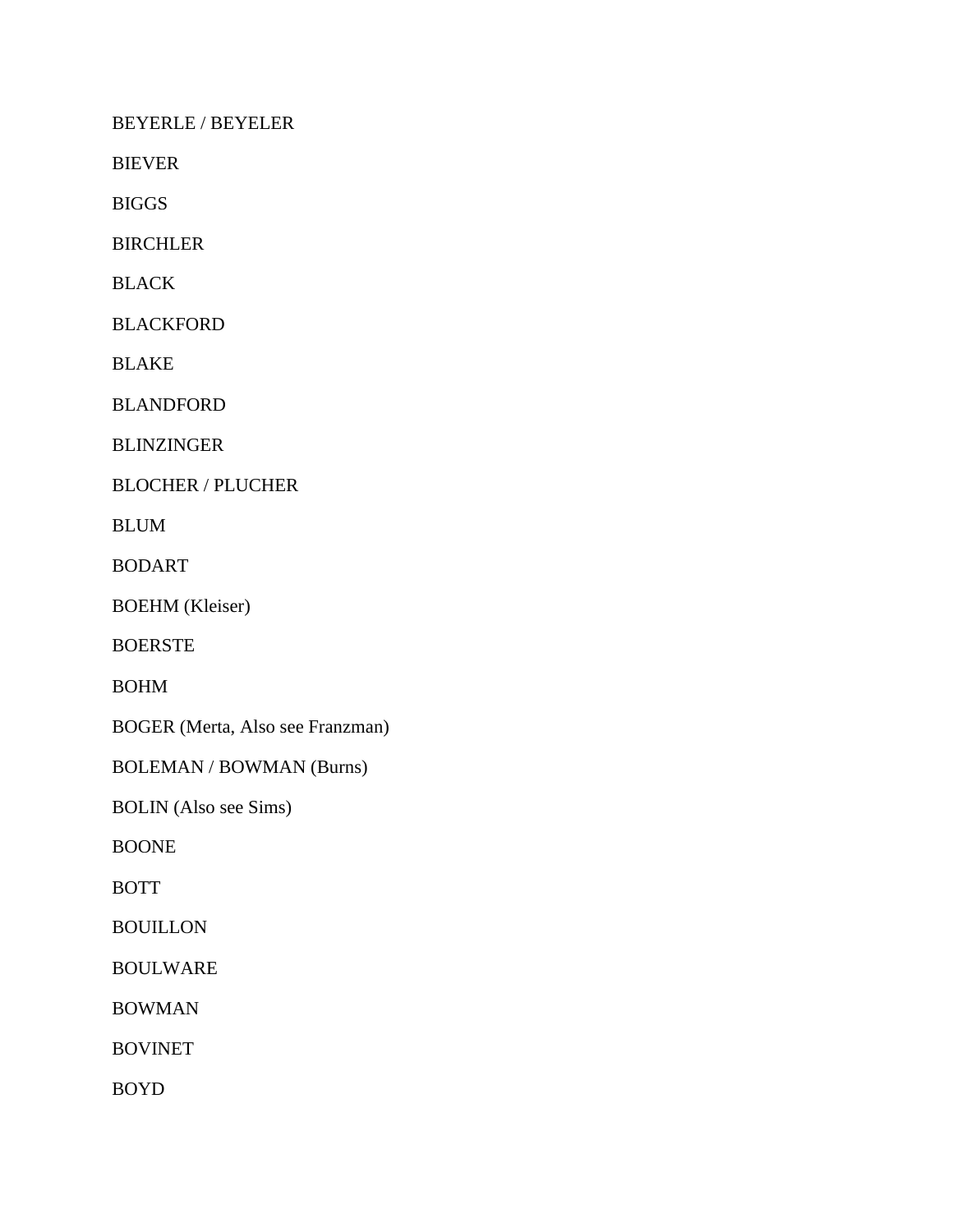BOYLE

BRANDT (Also see Casper)

BRADY

BRANCH (Also see Rickert)

BRAUN

BRAZEE

BRENNER

BRIGGEMAN

BRISTOW

BROCK

BROWN

BRUCKER

BRUGGENSCHMIDT (Also see Harpenau, Theise) (Rebted)

BRUNER / BRUNNER (Also see Schneider)

BRYANT

BUCHSER

**BUECHLER** 

BURDEN

BURKETT

BURNETT

BYNON / BYNUM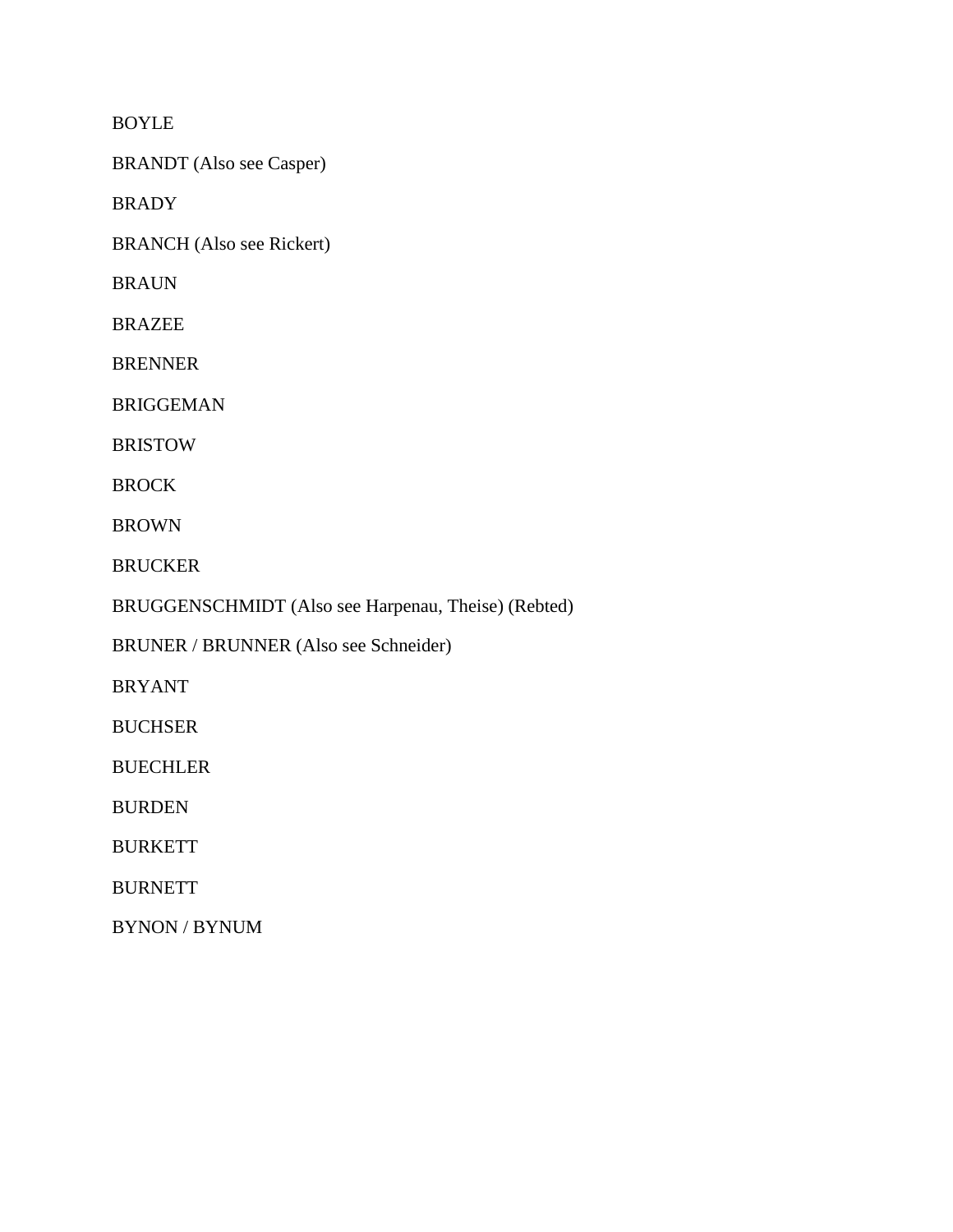CANNAVAN

CARR

CARROLL (Also see Uehlein)

**CARLSON** 

**CARSON** 

CART

CARTER

CASPER / KASPER (Also see Brandt)

CASSIDY (Also see Ader, Chandler)

CAVENDER

**CHAMPION** 

CHANDLER (Also see Cassidy)

CHANDLER (Reeves)

CHAPPLE

CHISM

CLAISE

CLARK

CLAUDEL

CLAYCOMB

**CLEMONS** 

CLINE / KLINE

COCKRELL (Also see Miller)

**CODY** 

**COLBY** 

COOMBS (Godsey)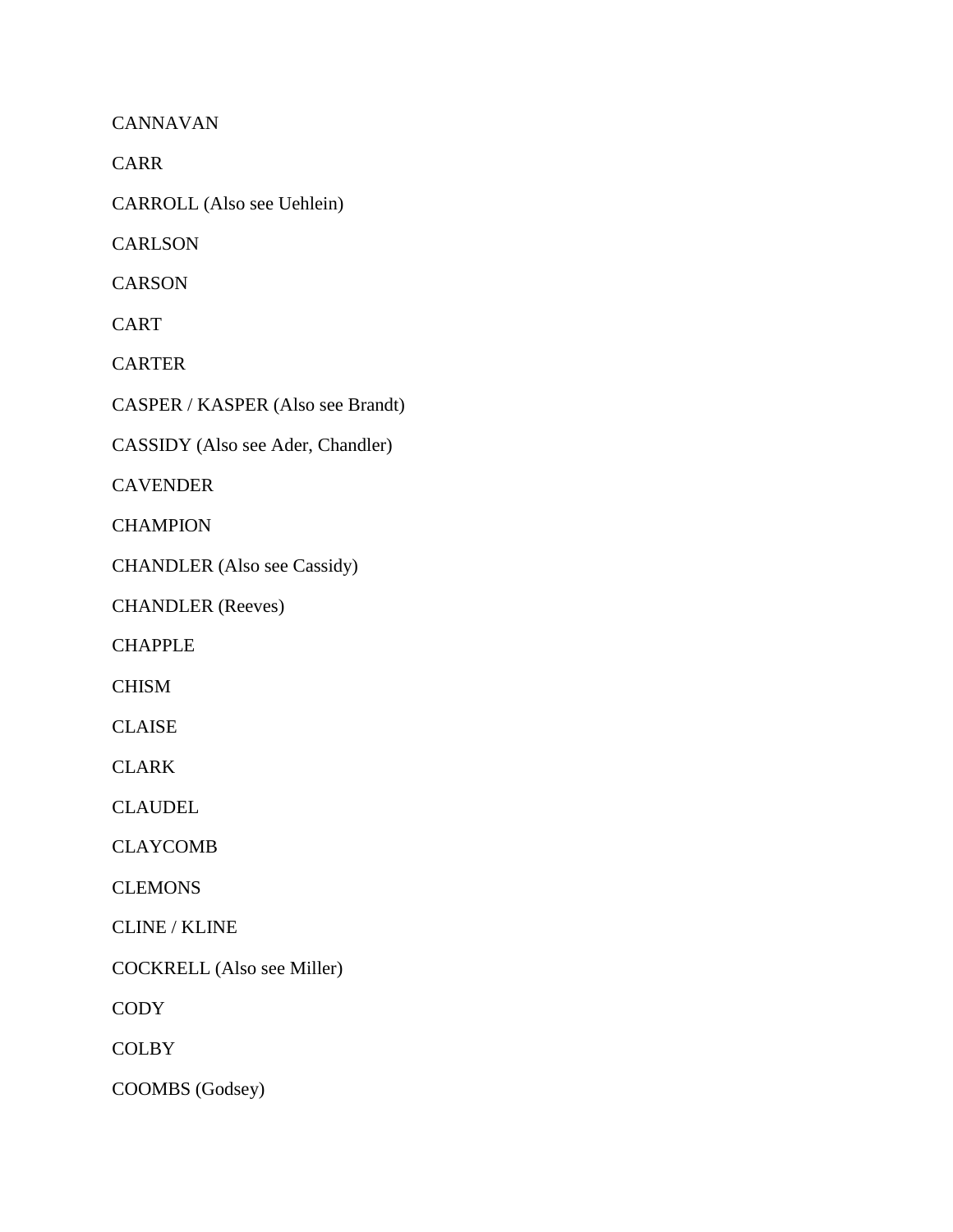COMSTOCK (Also see Lanman)

**CONNOR** 

COOPER

**COTTON** 

COULTAS

**COX** 

COYLE

**CRAWFORD** 

CRITCHFIELD

**CRIST** 

CRONIN (Also see Sandage)

CULLEN (Also see Murphy)

**CUMMINGS** 

CUMMISKEY (Also see Benson)

CUNNINGHAM (Also see Bodart)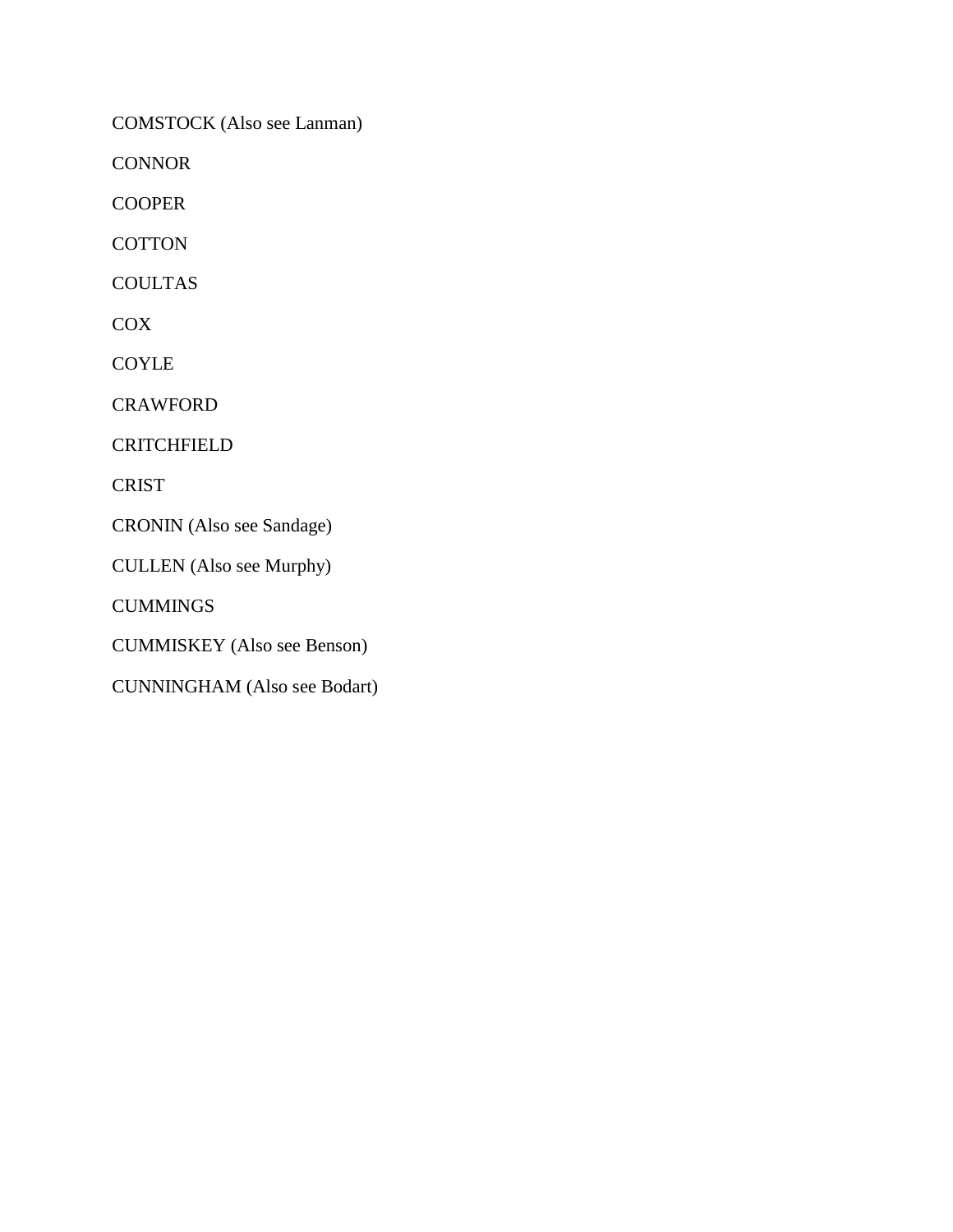DAMIN

DANIEL

DAUBY

DAVIDSON

DAVIS

DAVIS (Dixie)

DEEN

DE LA HUNT

DEOM

DERR

DEVILLEZ

DE WITT

DHONAU

DICKMAN

DILLMAN

DIXON

DOME

DOOGS

DOSCH

DRAKE

DREHBOL (Also see Lenz)

DRINKWATER

DUNCAN

DUNLEVY

DUNN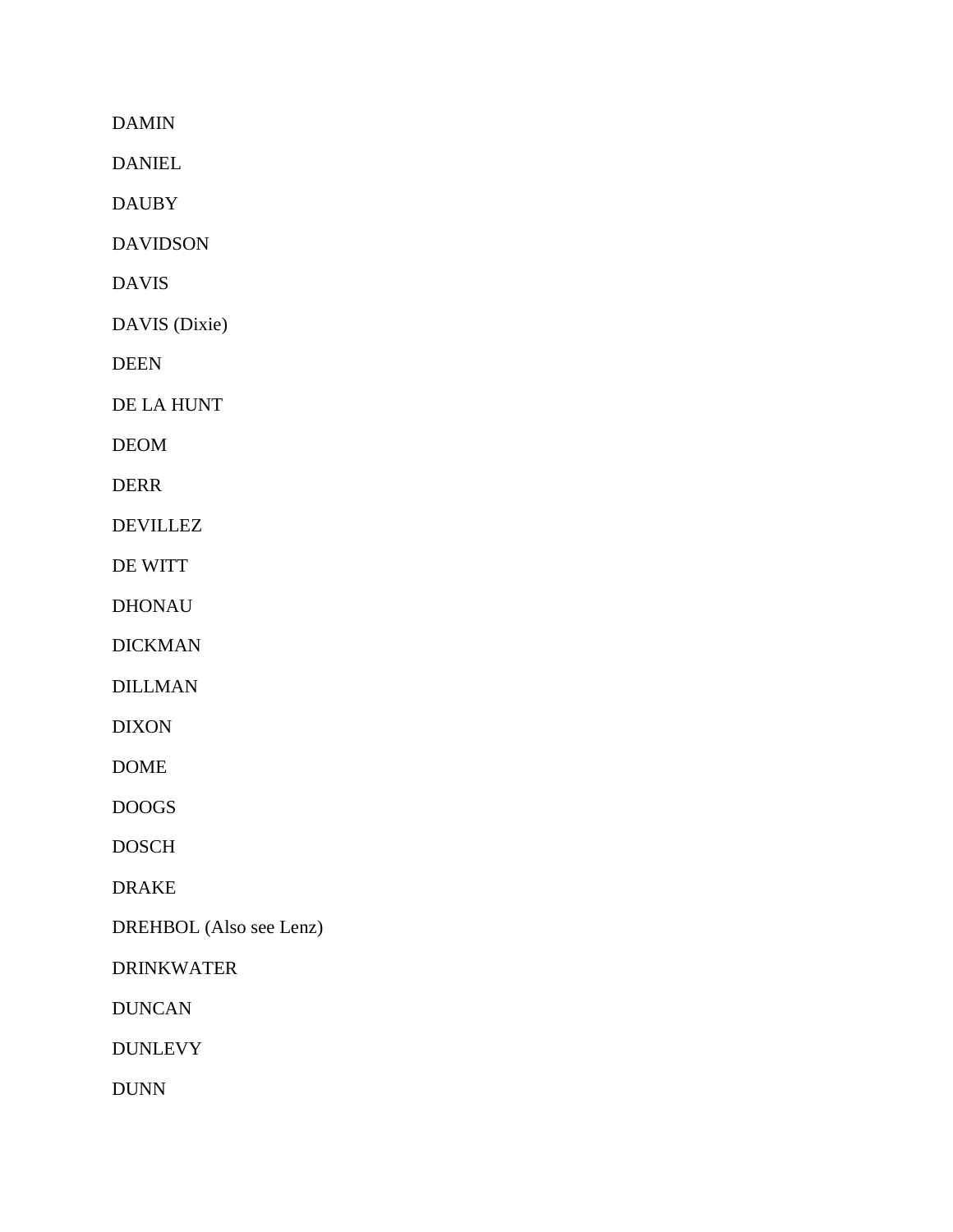DUPONT

DWYER

DYER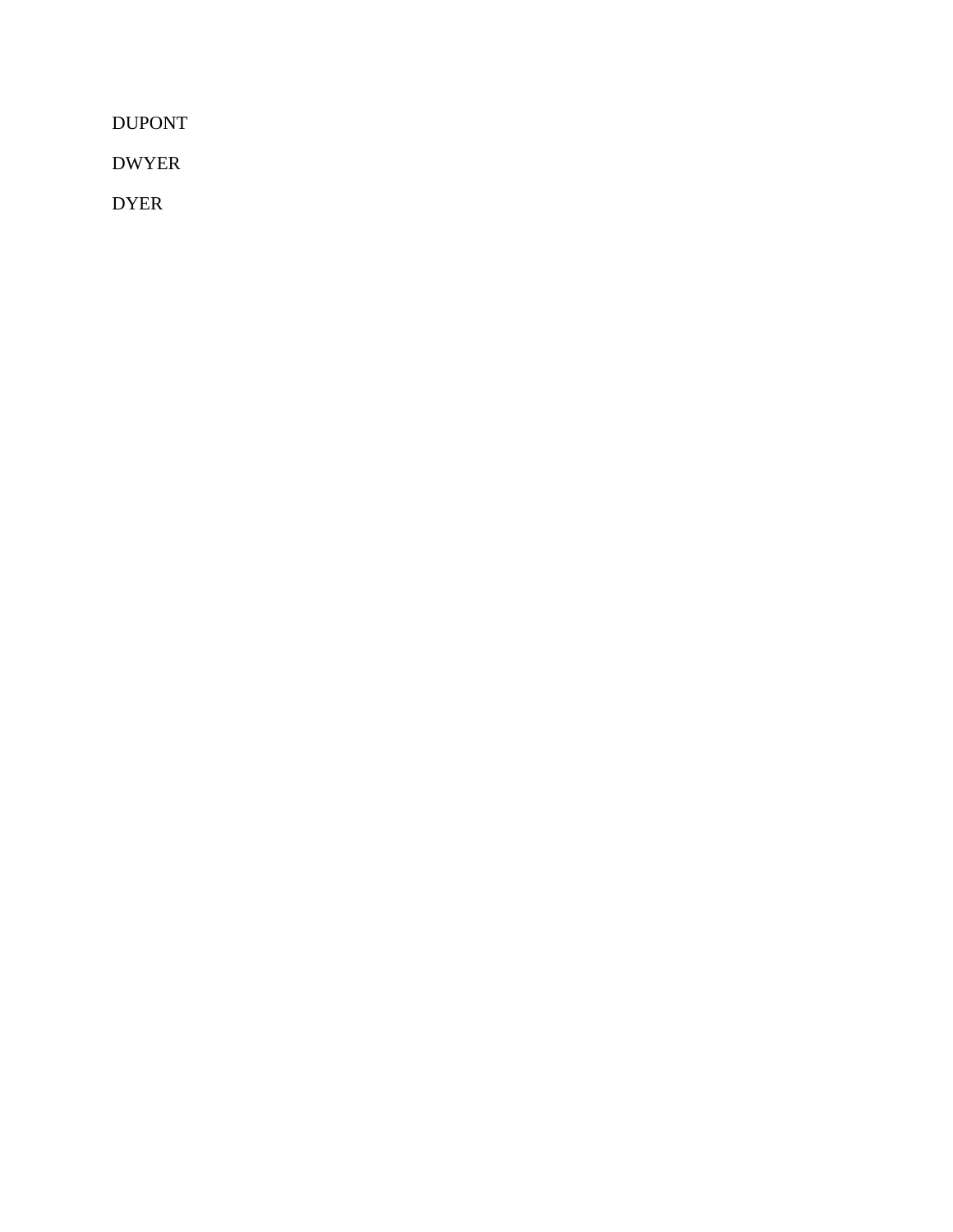EASTON

EBERSOLD

EBLE

ECKERT / ECKHART (Also see Newman)

EDWARDS

EGLOFF (Heidelbach)

EIGEL

EITELGEORGE

EITH

ELDER

ELLIS

**ELFREICH** 

ENDRES / ANDRES

ENGELBRECHT

ELSBY

ESAREY

ESCHENBRENNER

ETIENNE

EVRARD

EVRARD (Also see Etinne, Voges, Peters)

EWING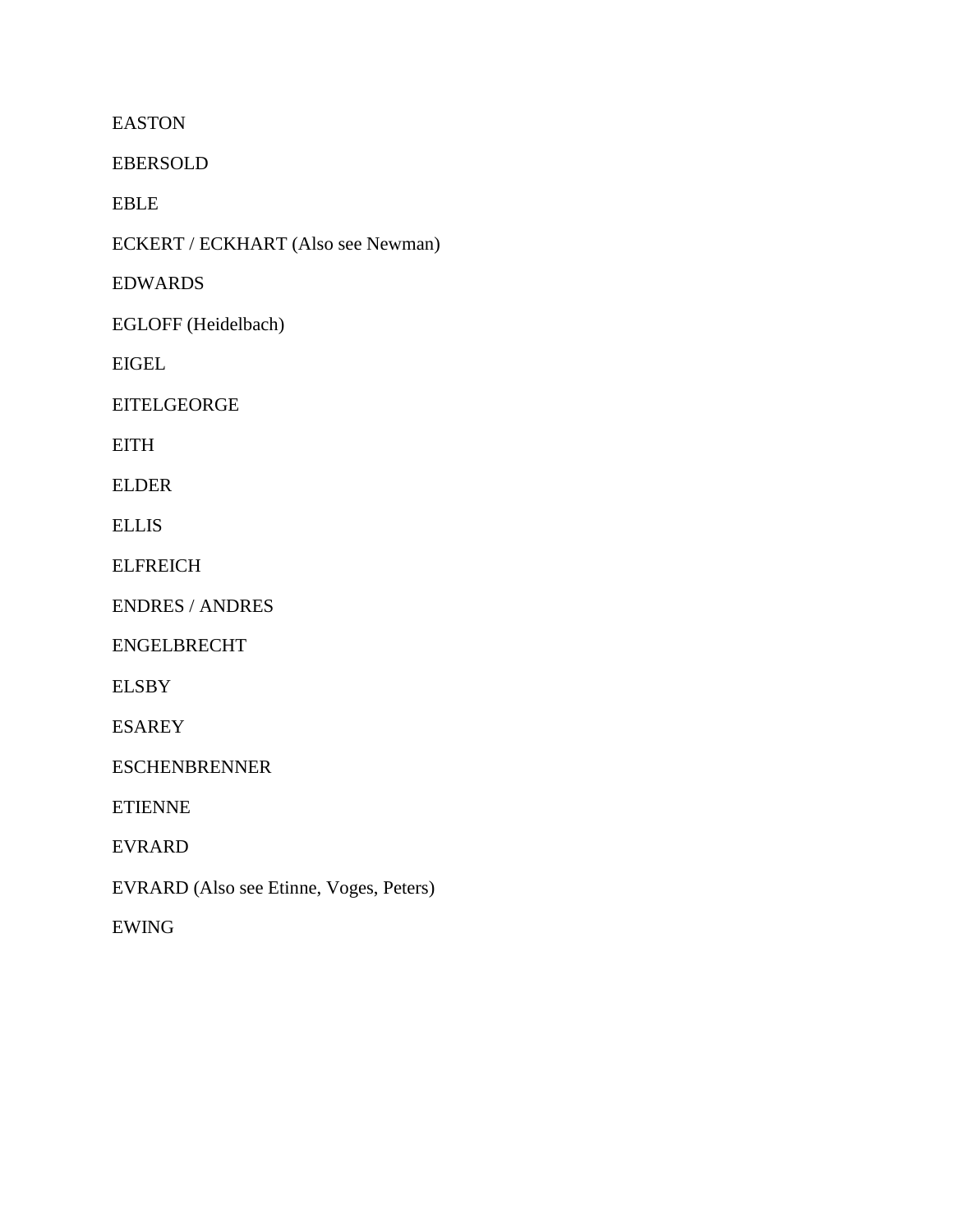FALLER

FARINA (Extreme Makeover)

FARMER

FARQUHAR

FARRIS / FERRIS

FAULKENBURG

FAULKENBURG (Also see Sprinkle, Frakes, Riddle) (Baker, Galey)

**FEIX** 

FELDPAUSCH

FENN (Ellison)

FIEDLER (Hall) (Ayers/Eyres)

FIGGINS

FISHBACK

FLAMION

FORBES

FORTUNE

FOSTER

FORTWENDEL

FOURNIER

FRAKES (Also see Faulkenberg)

FRANCHVILLE

FRANZMAN (Also see Boger, Seifert)

FRENCH

FREY

FRIZZELL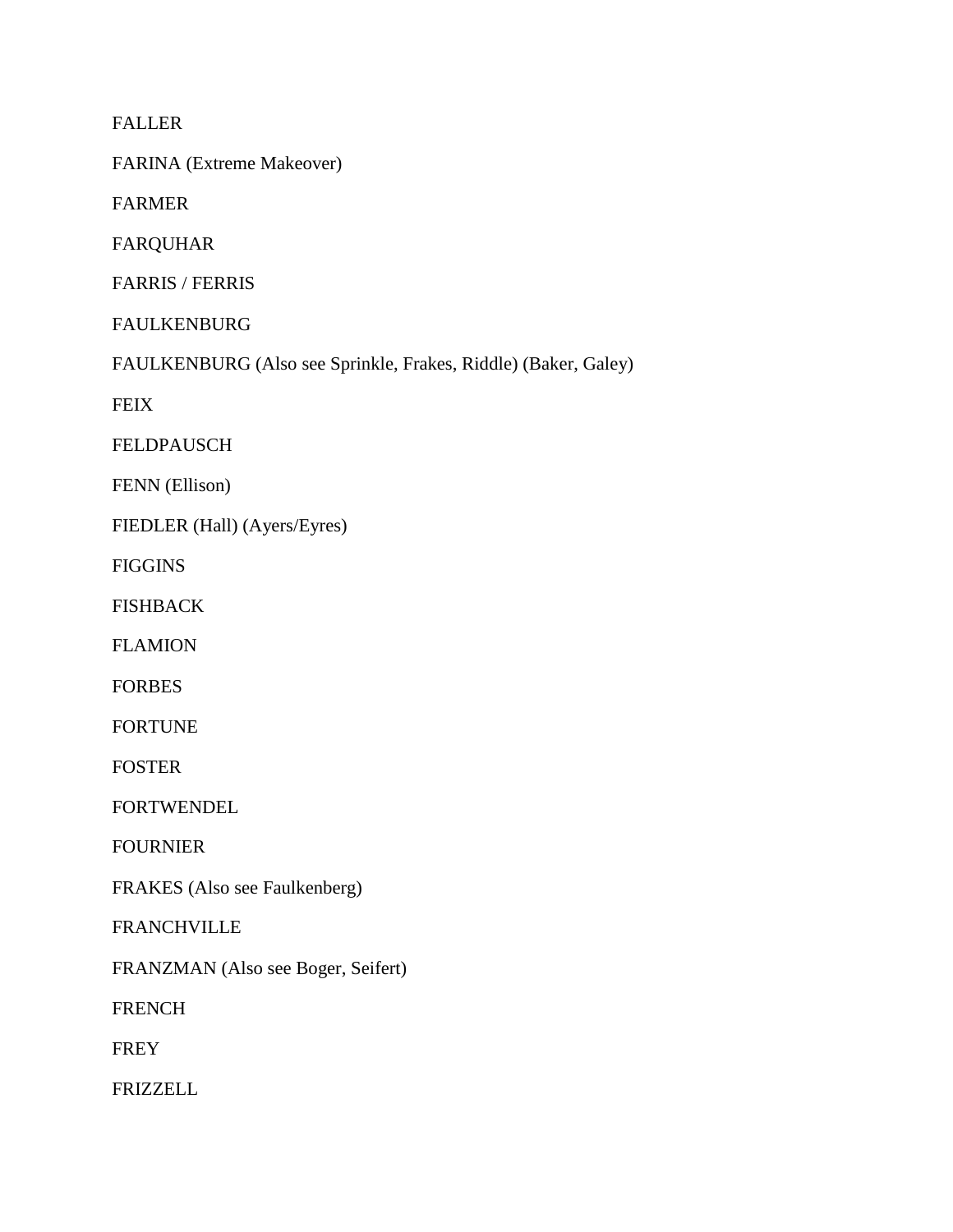FROELICH

FRUEHWALD

FUCHS (Also see Veillard)

FULKERSON

FULKERSON (Also see Cronin)

FULLER

FULTON (Abraham)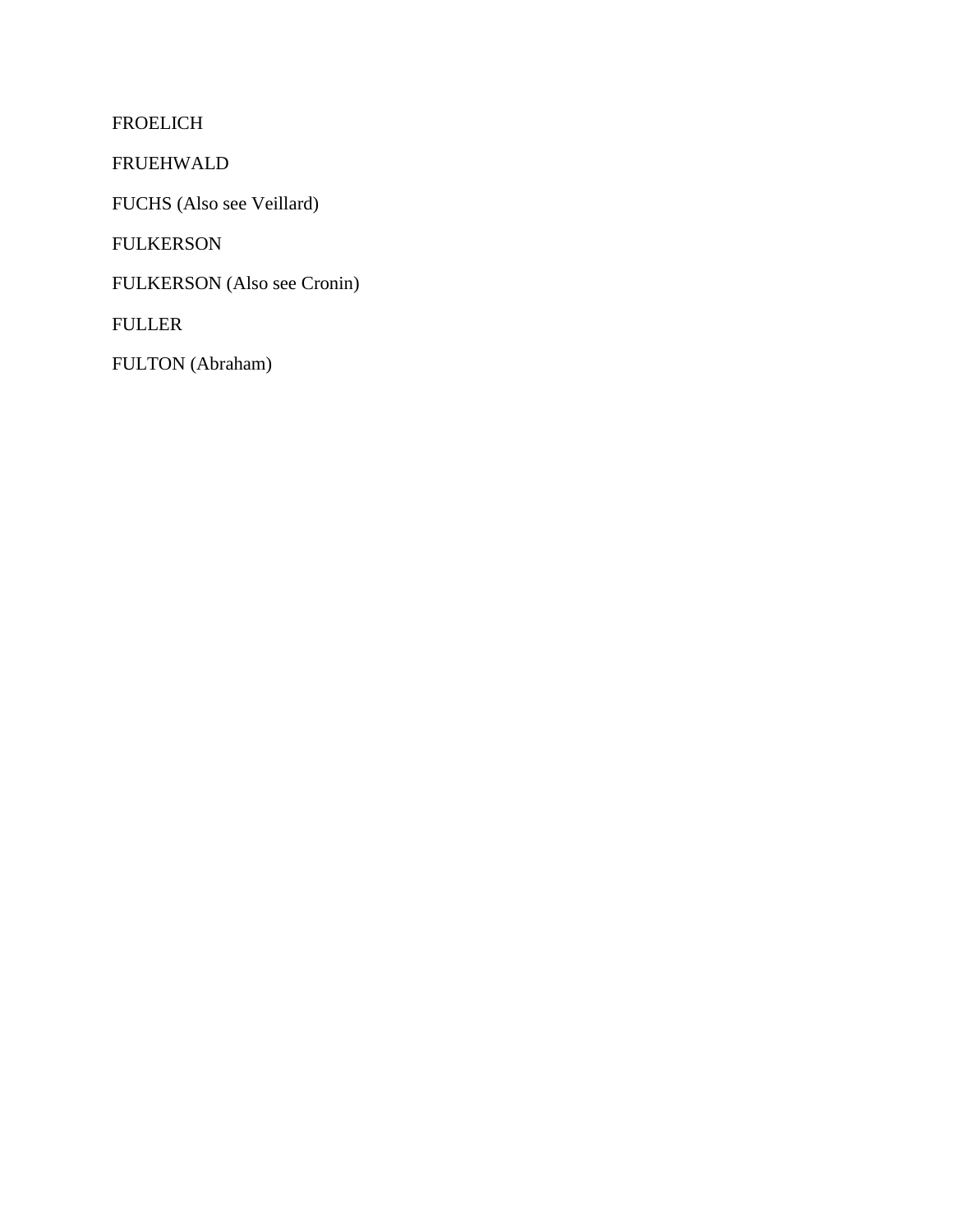GAESSER

GARDINER (Also see Minor)

GARRISON (Moore)

**GATCHEL** 

GEBHARD / GEBHARDT

GENET

GEORGE (Cowcier, Burke and Related Families)

GEORGE / GEORGES

GERBER

GERBER (Jaeger)

GERWIN

GEST (Sulzer)

GIBSON

GLASSMEYER / GLASSMEIER

GLOOR

GNAU

GOELZER

**GOFFINET** 

GRANT

GRAVES /GRAVEZ

**CRAWLEY** 

GREINER

GRIMES (Eaglin)

GRIMMEISEN

GROVES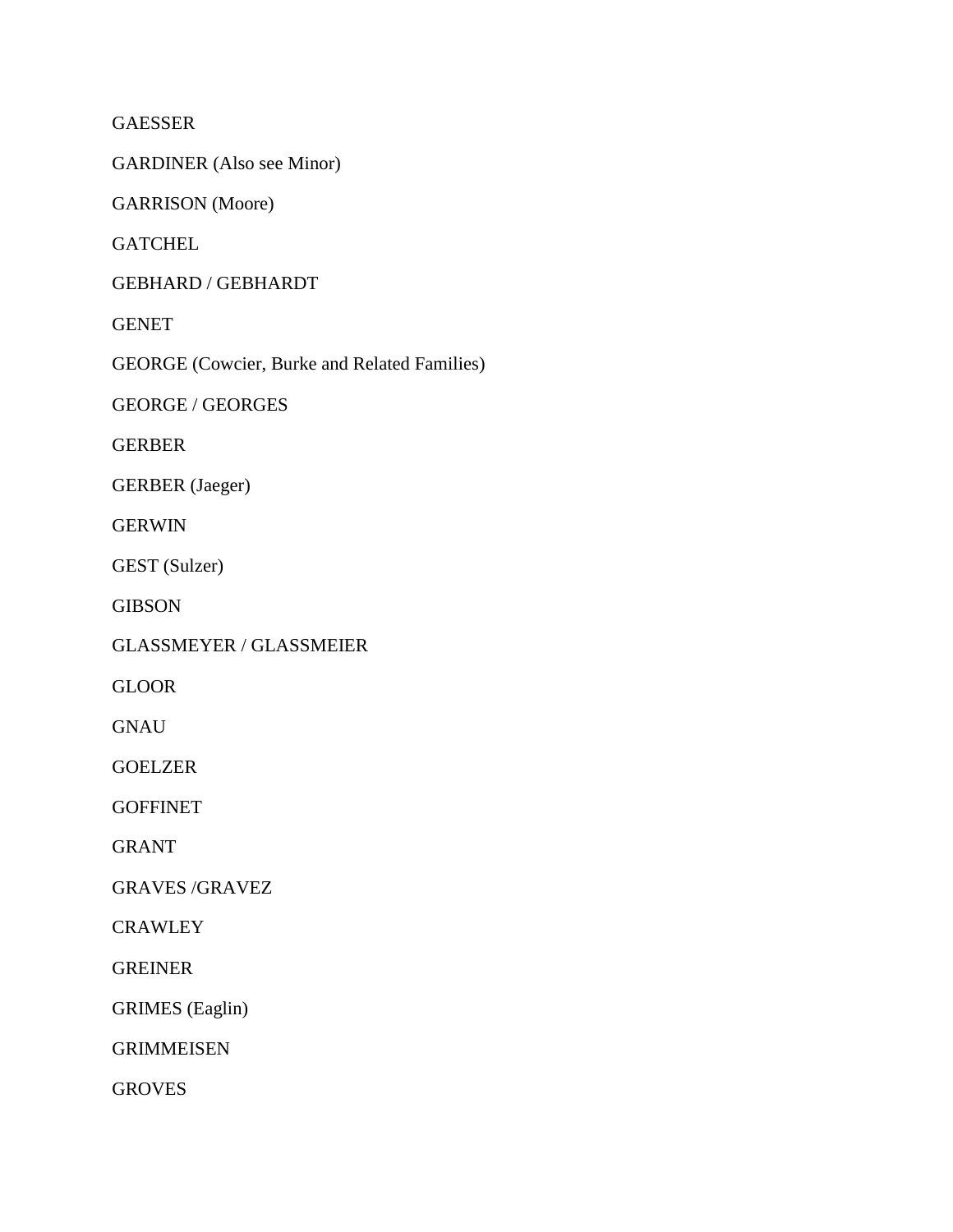GUILLAUME

GUNN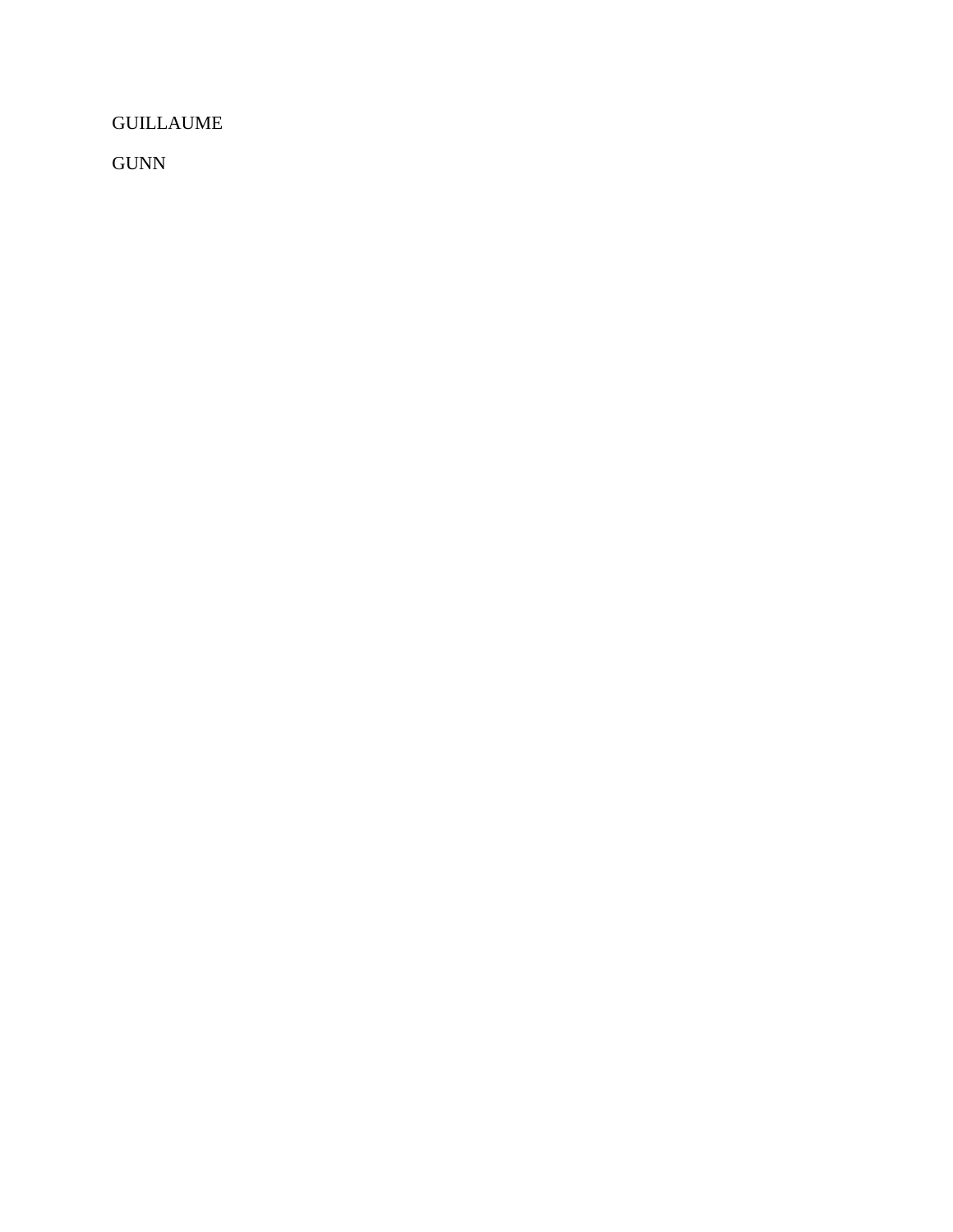HAAKE

HAFELE (Also see Hodde)

HAGEDORN

HALL (Also see Wilson)

HALLER

**HAMMACK** 

**HAMMOND** 

HANGANU

HANSER

**HARDIN** 

HARDING

HARGIS

HARKER

HARP / HARPE

HARPENAU

HARRER

HARRIS

HART

HARTMAN

HATTENBACK

HAUSER

HAWHEE / HAUGHEE

**HAWKINS** 

HAY

HECK (fr. Theodore)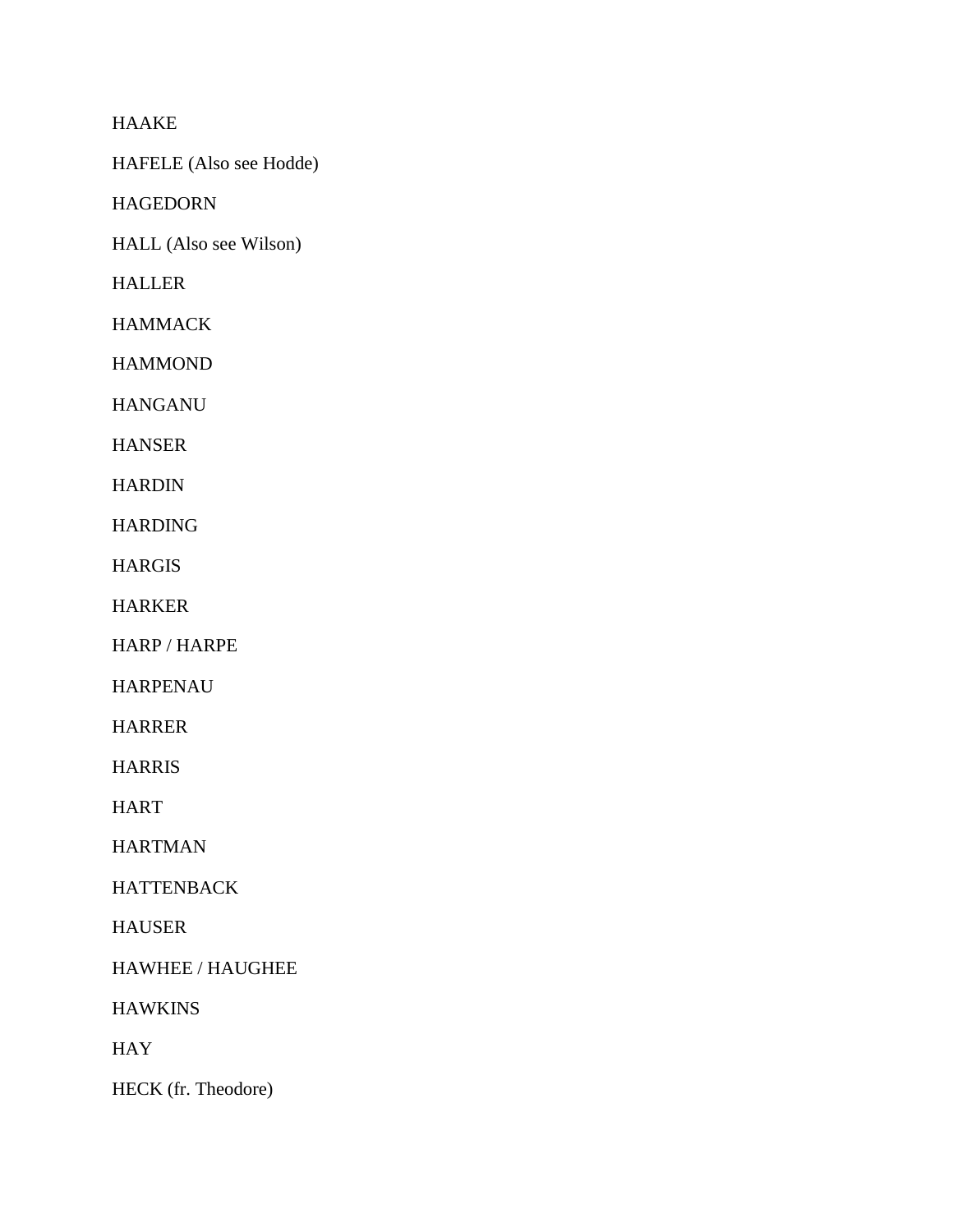HECK (fr. Cannelton)

HEINZEL (Heinzel Jewelry – See vertical file)

HIMPHILL

HENDERSON (Florence)

HENDERSHOT

HENNING

HERR

HERRMANN (Wittenberg, Kuhn)

**HESS** 

HICKS / HIX

**HILEY** 

**HILLS** 

HINCHO

HINTON (Hinton's Store)

HINTON (Also see Dauby)

**HOBBS** 

HODDE (Also see Hafele)

HOESLI

HOFFMAN / HOFMANN

HOLMAN / HOULMONT

**HOLMES** 

**HOLPP** 

HOLTZMAN

HOOVER

**HOSTETTER**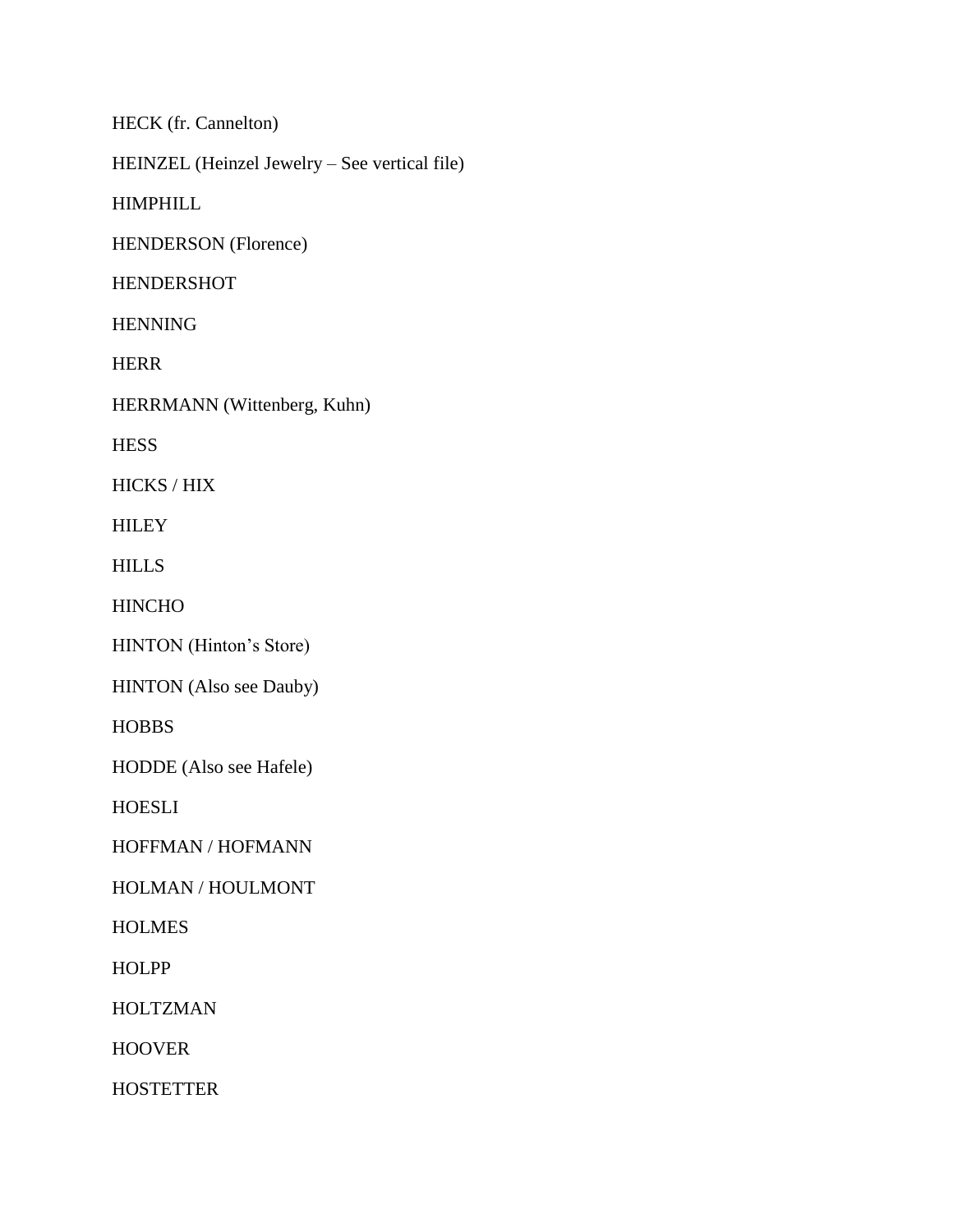HOWE

HOWELL

HUBBS

HUBERT

**HUCKEBY** 

HUDSON

HUEBSCHMAN

HUELSMAN

HUFF (Also see Webb)

HUFFINE

HUFFMAN

HURST / HEARST

HURST

**HUTCHISON** 

HUTHSTEINER

HYDE (Also see Hurst)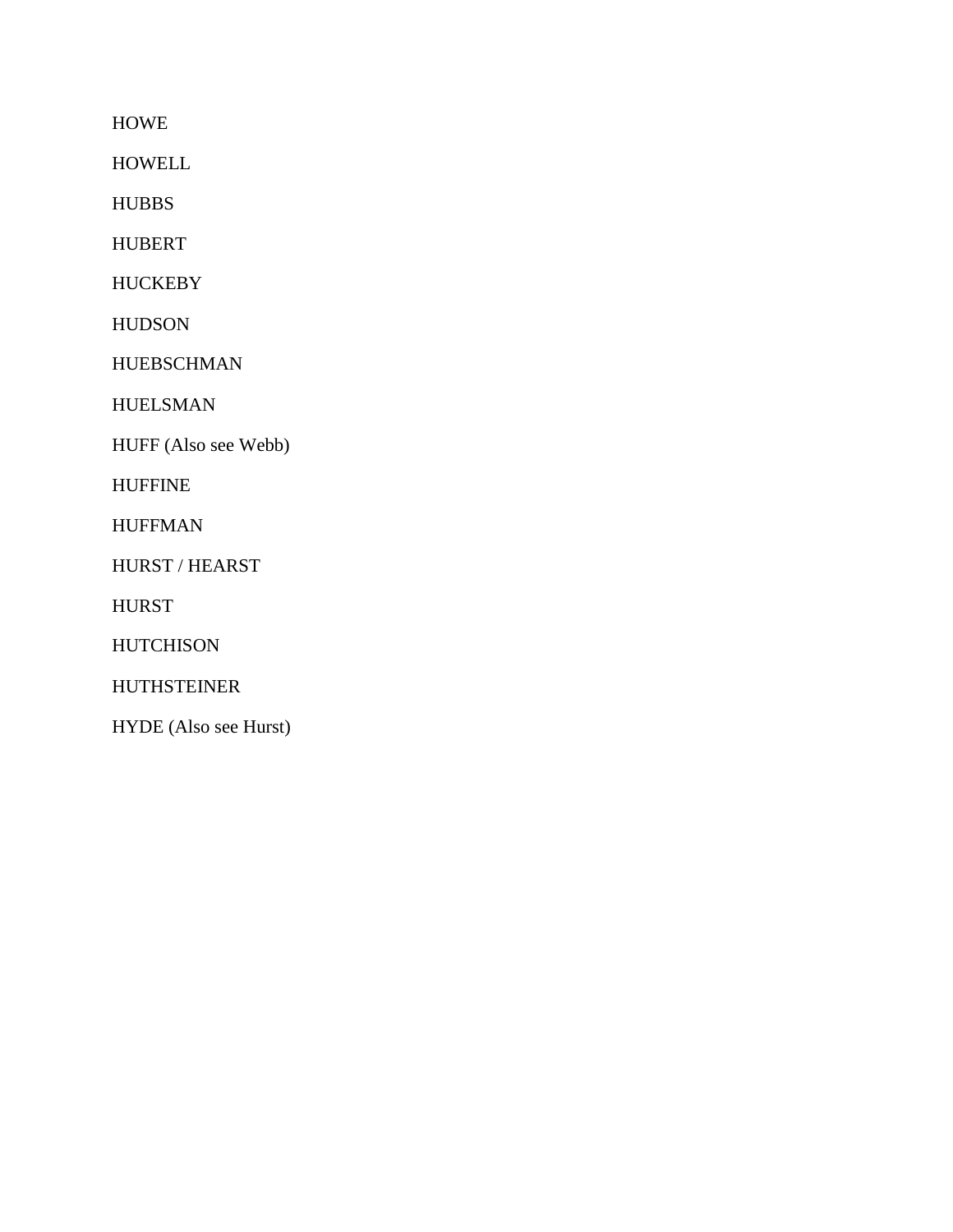INGLE

IRVIN

ISOM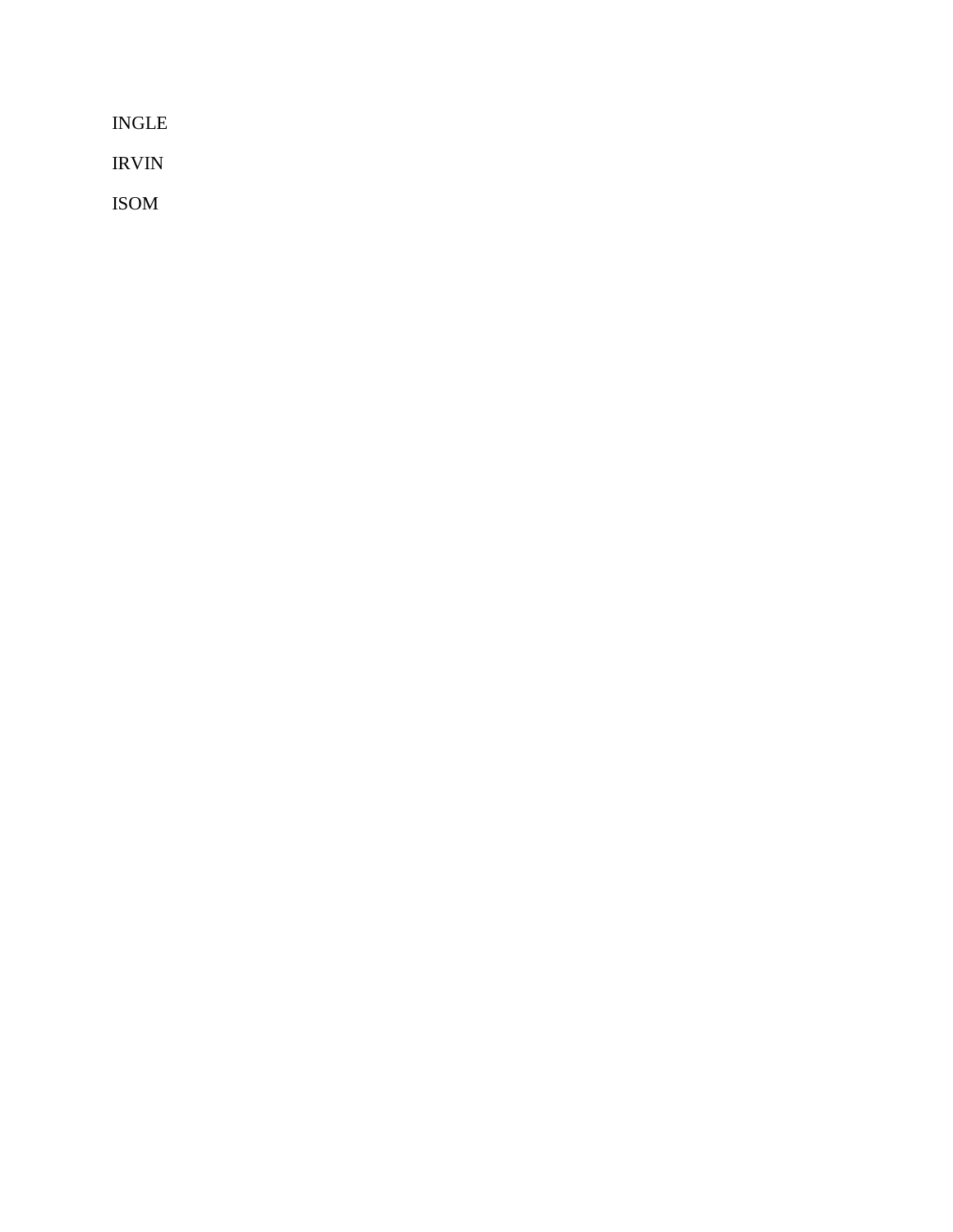JACOB(S)

JAMES

JACKSON (Also see Winters) (Bollington)

JARBOE

JEFFERS / JEFFERY / JEFFRIES)

JOHNSON (Daniel)

JONES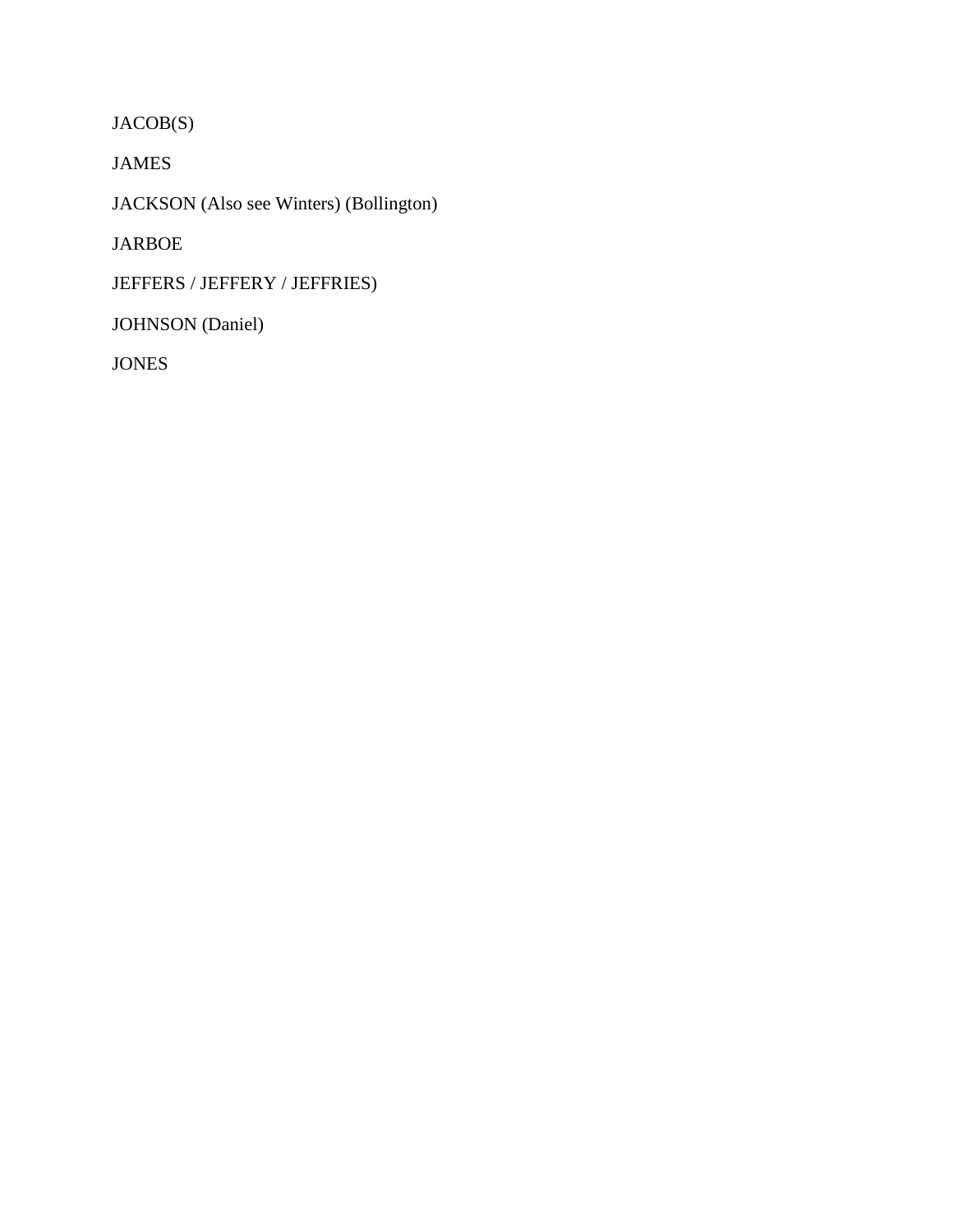## KALLBREIER

KAMPSCHAETER (Also see Rehsteiner)

KASSER (Bickler)

KAUFFMAN / KAUFMAN

KEISER (Also see Franzman)

KELLEMS

KELLEMS (Mann, Smiley)

KELLY

KEMP (Also see Rickert)

KEOWN

KESSLER

KESSUNS / KESSENS

KESNER / KESSNER

KIELHORN

KIESER / KESSER / KAISER

KINCADE

KING (Also see Fuller)

KINGSLEY

KISSLING

KITTERMAN (Sheron)

KLEAVING

KLEEMAN

KLEIN

KLUESNER

KNELL / KNOELL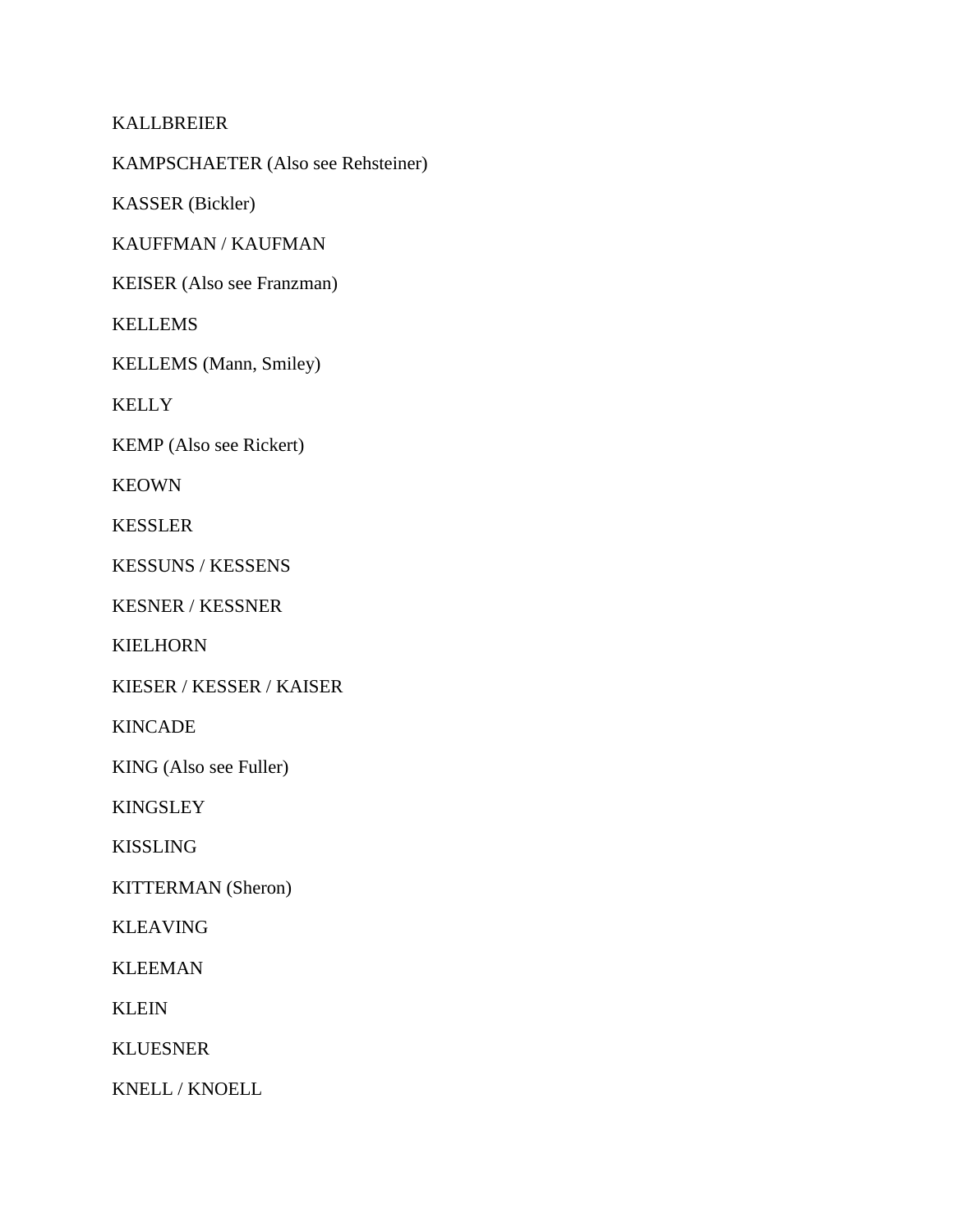KNERIEM

KNIGHT / KNIGHTS

KNOBELOCH

KOCH

KONOLD

KRAMER

KRAUSE

KRIESLE

KREMER

KRESS

KROESSMAN

KROGMAN (Also see Bergenroth)

KRUTZ

KUNTZ

KUNZ (Also see Holpp) (Whittenburg)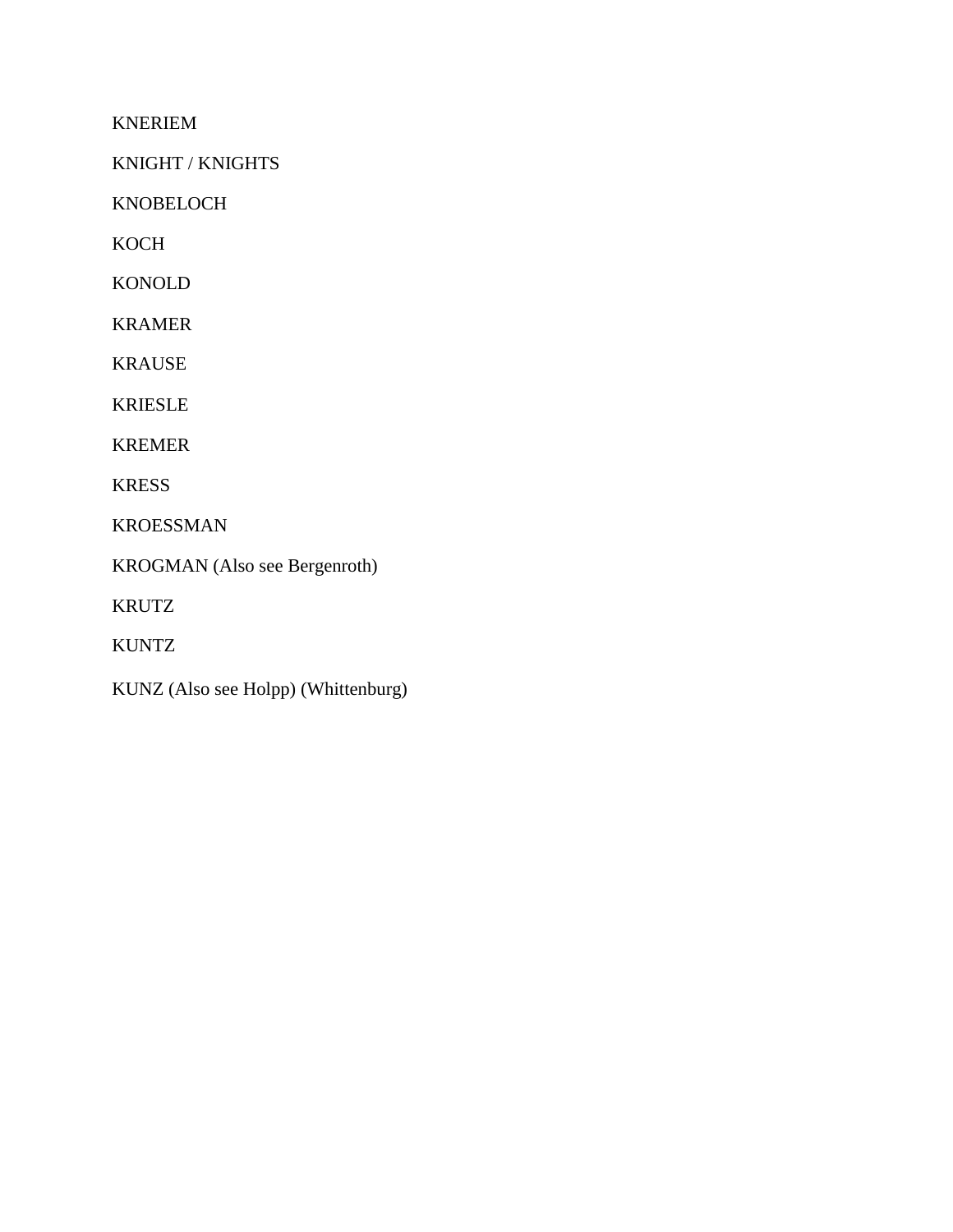LABHART

LABILLE

LAGRANGE

LAHEE

LAMB / LAMBE

LAMBECK

LAMBERT

LAMKIN / LAMPKIN

LAMPTON

LANDERS (Also see Walters)

LANGDON (Also see Clark) (Richardson)

LANMAN (Weidman, Also see Comstock)

LASHER (Also see Comstock) (Goble)

LASHER (Also see Poehlein)

LASHER (and related families)

LASLEY

LAUTERWASSER / CLEARWATER

LAWALIN

LECLERE

LEHMAN

LEIMGRUBER

LENZ (Sommer – Also see Drehbol)

LEWIS

LILLPOP

LINCOLN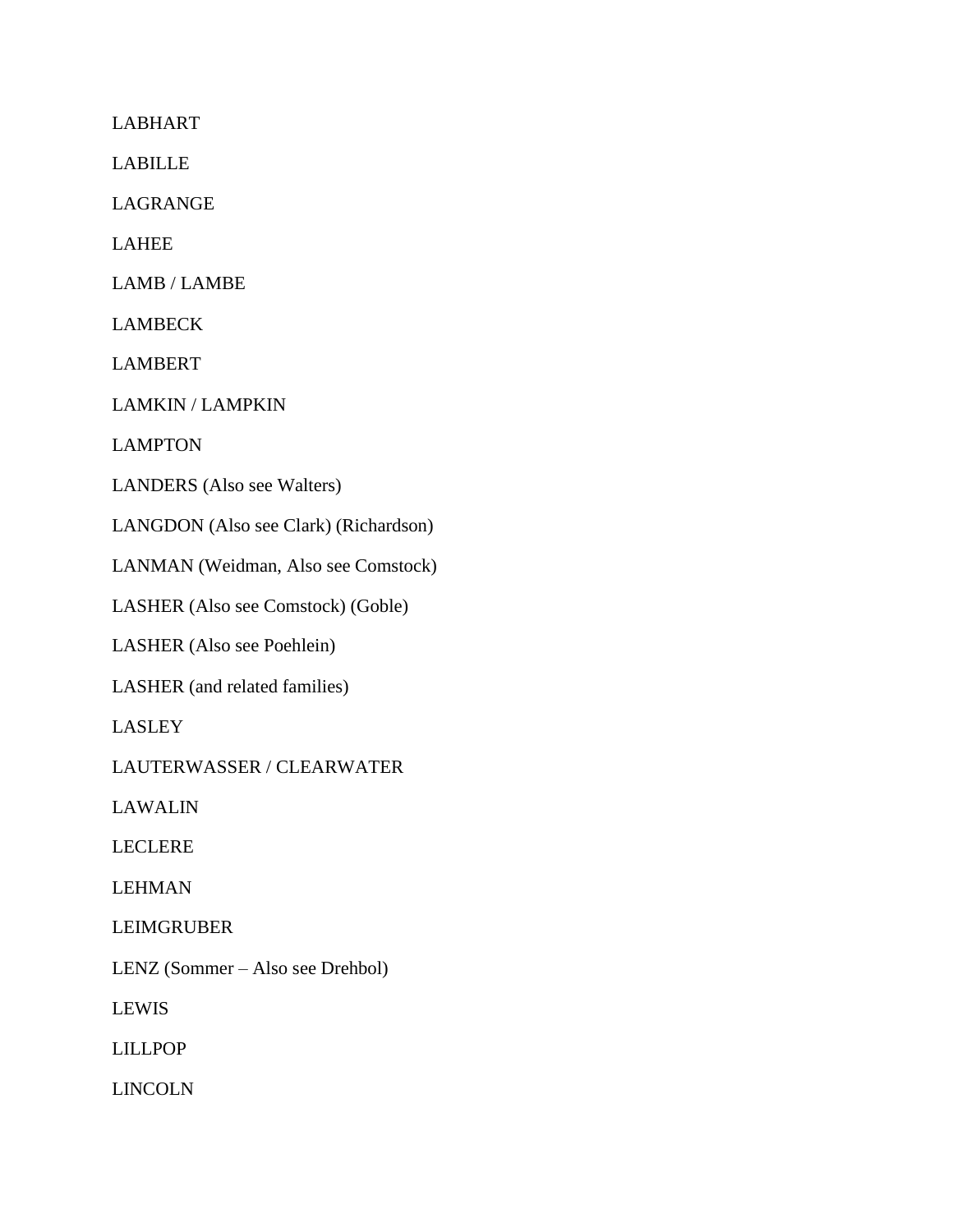LINDEMAN (Sweetzer)

LITTLE

LOAR

LOFTUS

LOGSDON

LORENZ

LUDWIG (Also see Mundel)

LUTGRING

LYNCH (Also see Knieriem, Walker)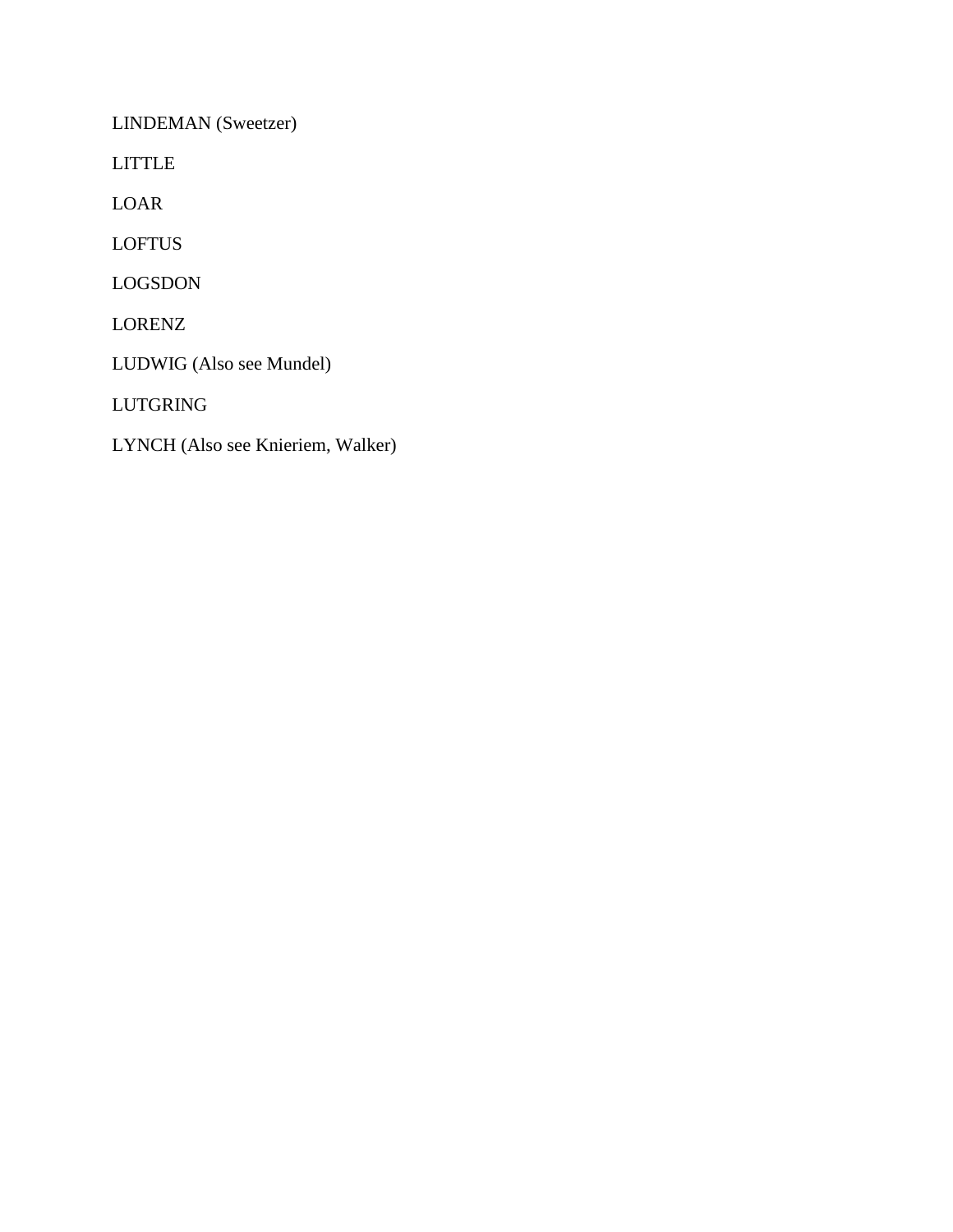MCADAMS

MCARTHER

MCCAFFRY (Also see Baysinger)

**MCCALL** 

MCCALLISTER

MCCARTER

**MCCOY** 

MCDANIEL (Also see Wright)

MCFALL

**MCGINNIS** 

**MCGINTY** 

MCGREW

**MCGUINEY** 

MCKIM

**MCKINLEY** 

MCMAHEL

**MCMAHON** 

MCPEEK

MAIER

MALLORY

MALONE

MARCILIAT

MARENDT

MARSHALL

MARTI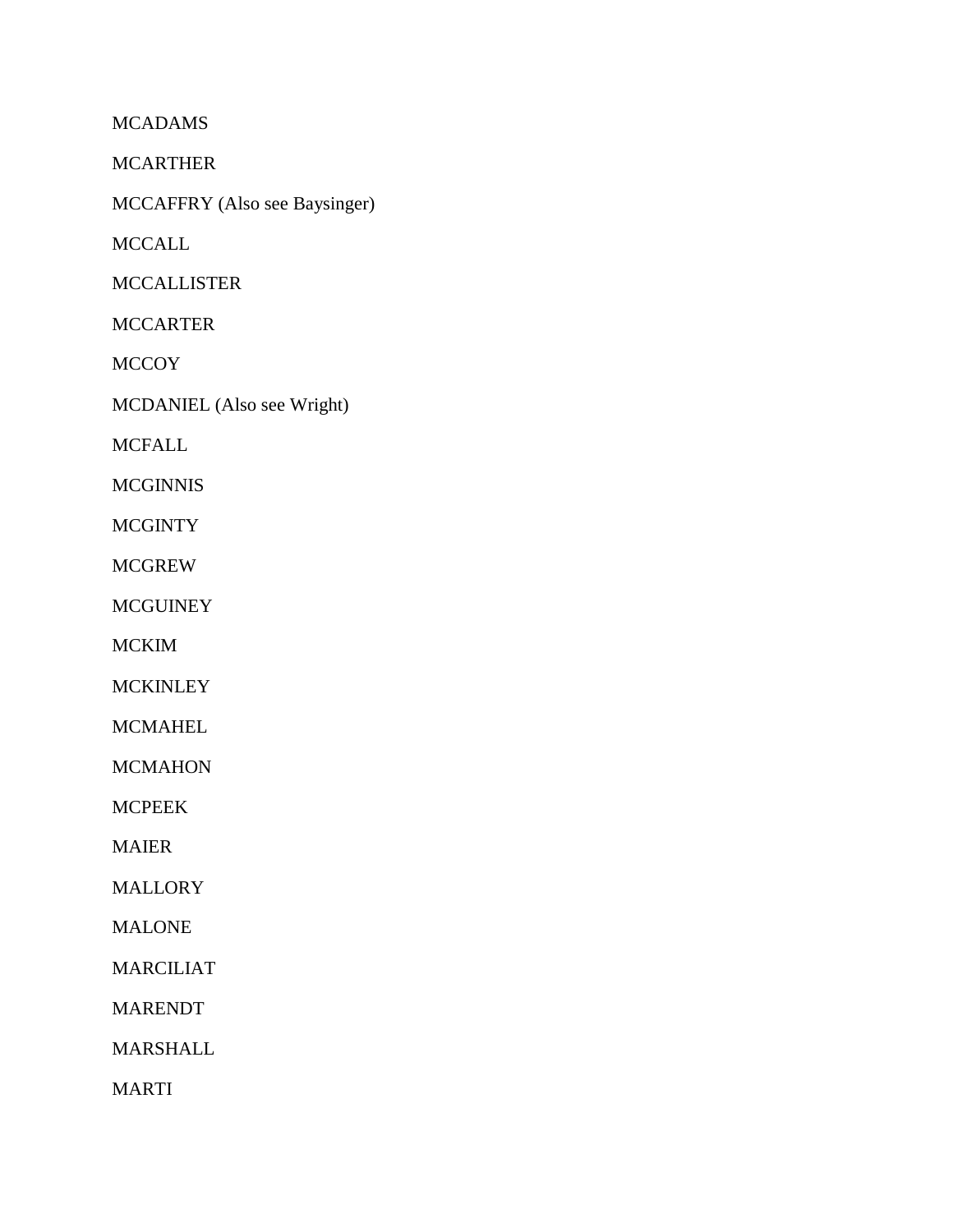MARTIN (Alice)

MASON

MASTERSON

**MATTINGLY** 

MAY

MAYFIELD (Lehmkuhler)

MEDCALF

MENNER

MENNINGER

METZ

MEUNIER

MILES

MILLAGE

MILLER (Also see Polk, Cockrell)

MILLS

MINOR

MINTO

MITCHEL / MITCHELL

**MOBLEY** 

**MOCK** 

MORAWECK

MORRIS (Palmer)

MOSEBY (Also see Palmer)

MOUTSCHKA

MUDD (Also see Hendershot, Cassidy)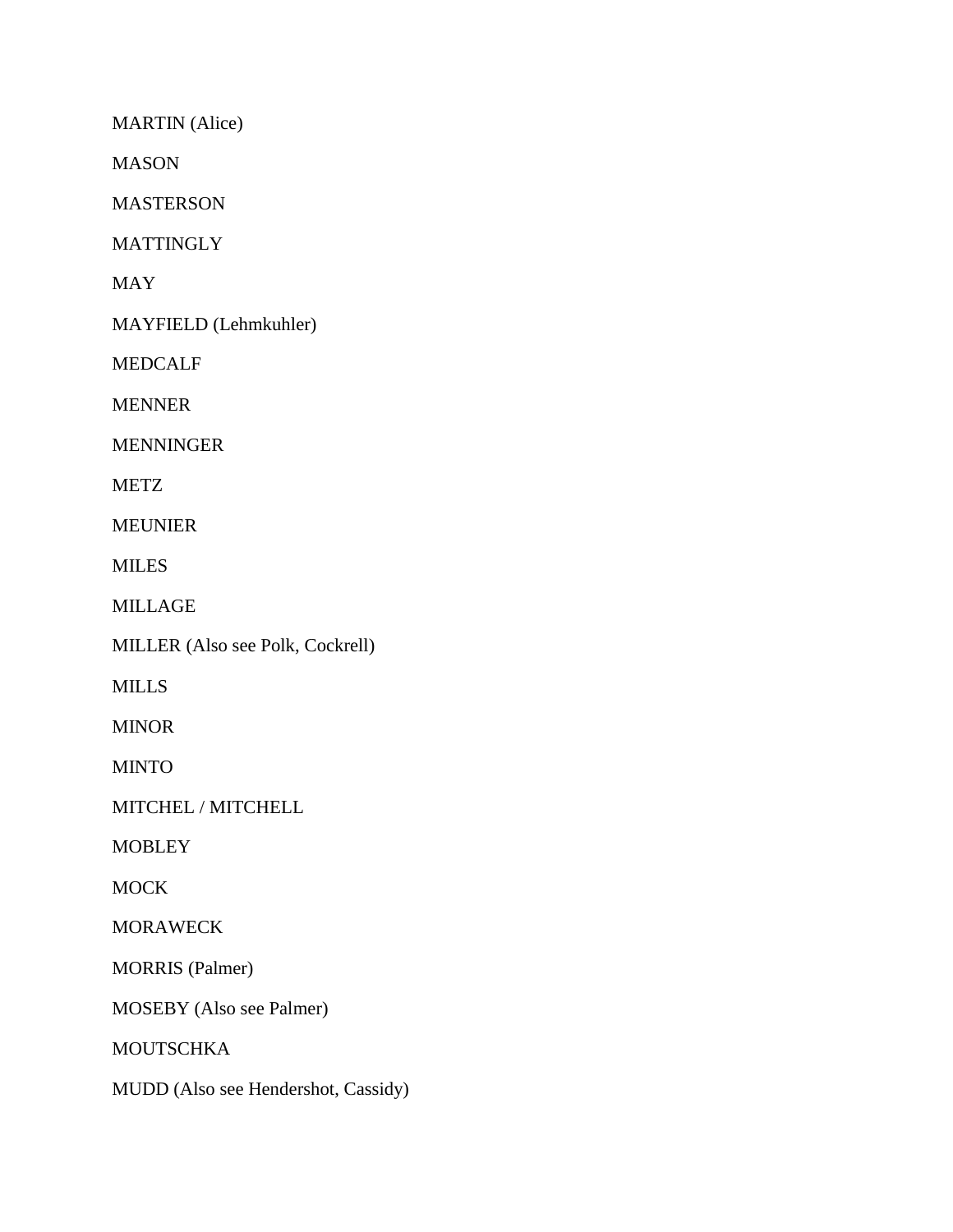MUELCHI

MUELLER

MUNDEL (Also see Ludwig)

MURPHY

MYERS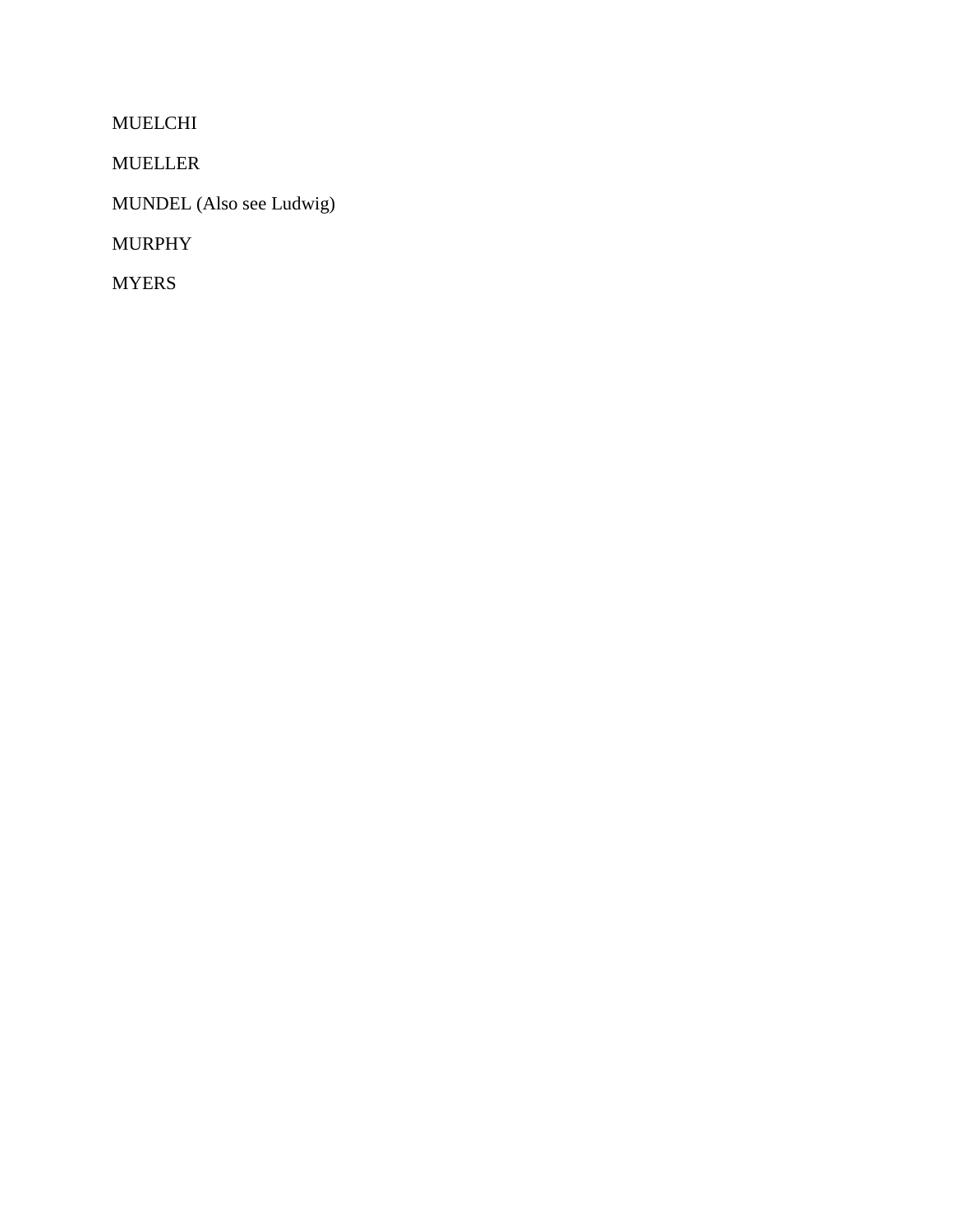NAEGEL / NÄGELI

NASH

NAVIAUX

NEIENHAUS / NEYENHAUS

NEWCOMB

NEWELL

NEWMAN

**NEWTON** 

NIEMCZK (Stamp)

NILES

NIMSGERN

NIX (Also see Powers)

NOFZINGER

NORTON

NUENKE

NUGENT / NEWGENT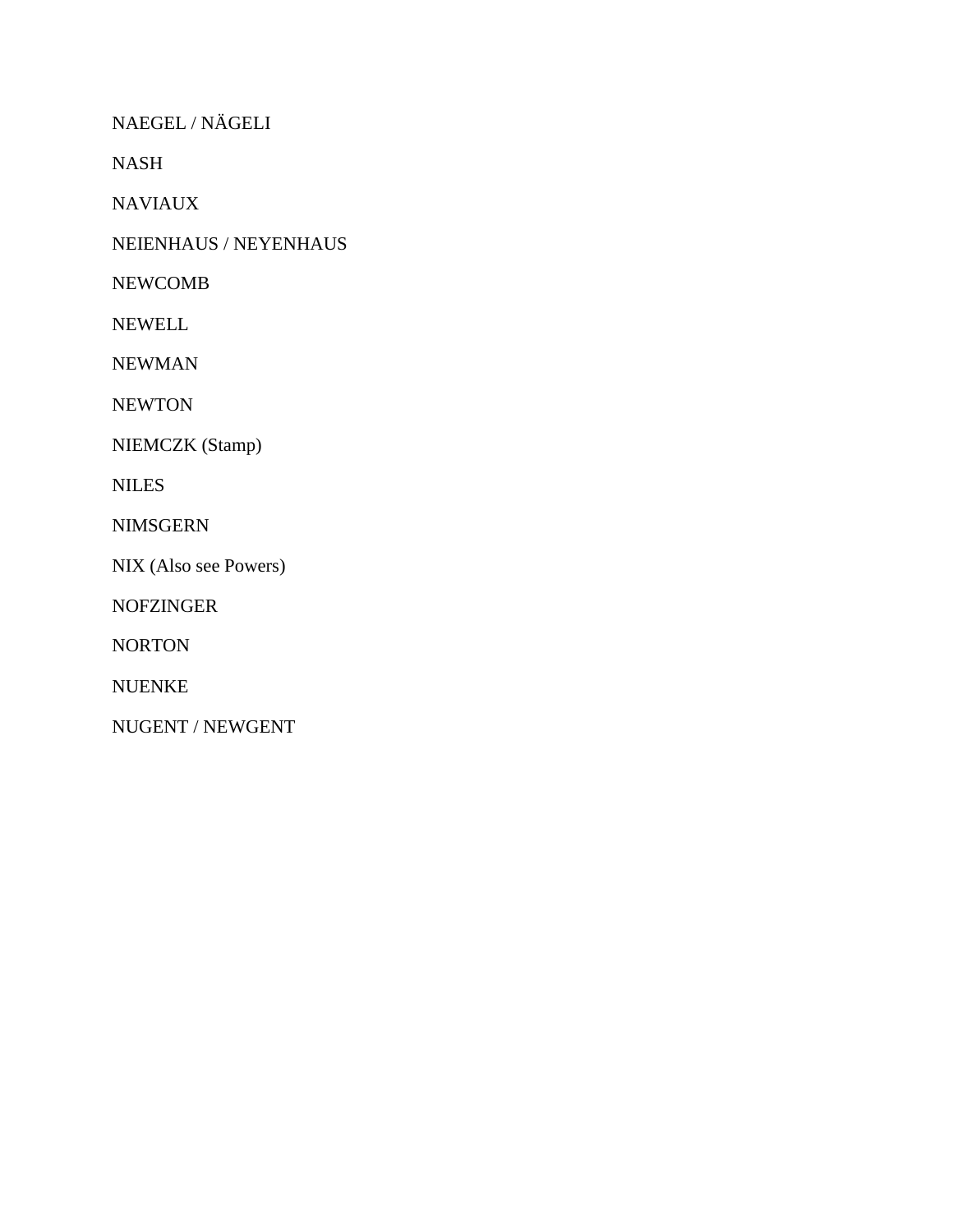OBERHAUSEN

OBERLE

OBRECHT

OLBERDING

OTT (Senn)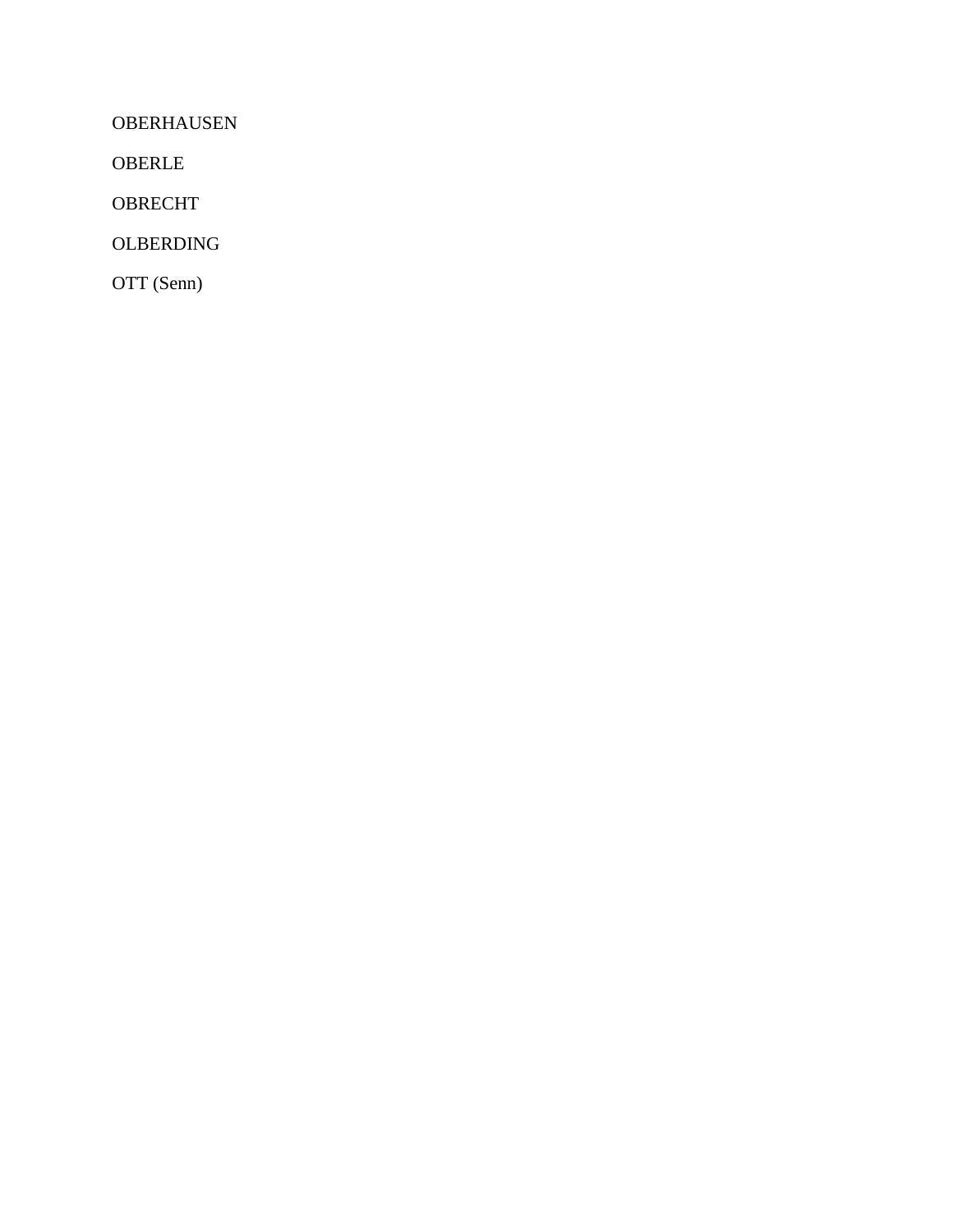PAALZ

PARKS (Also see Hyde)

PARR

PATE (Bivin)

PATMORE

PATRICK

PAULIN (Paulin Quarry)

PAULUS (Schaeffer)

PEAK (Stacy)

PEKINPAUGH

PERSINGER

PETER

PFEIFER / PFEIFLER

PFISTER

PFLUM

PHILLIPS

PLATT / PLATTE

PLOCH / PLOCK

POEHLEIN

POEHLEIN (Kahler)

POEHLEIN (Carter)

POLK (Also see Miller)

POOLE

PORTER

POTH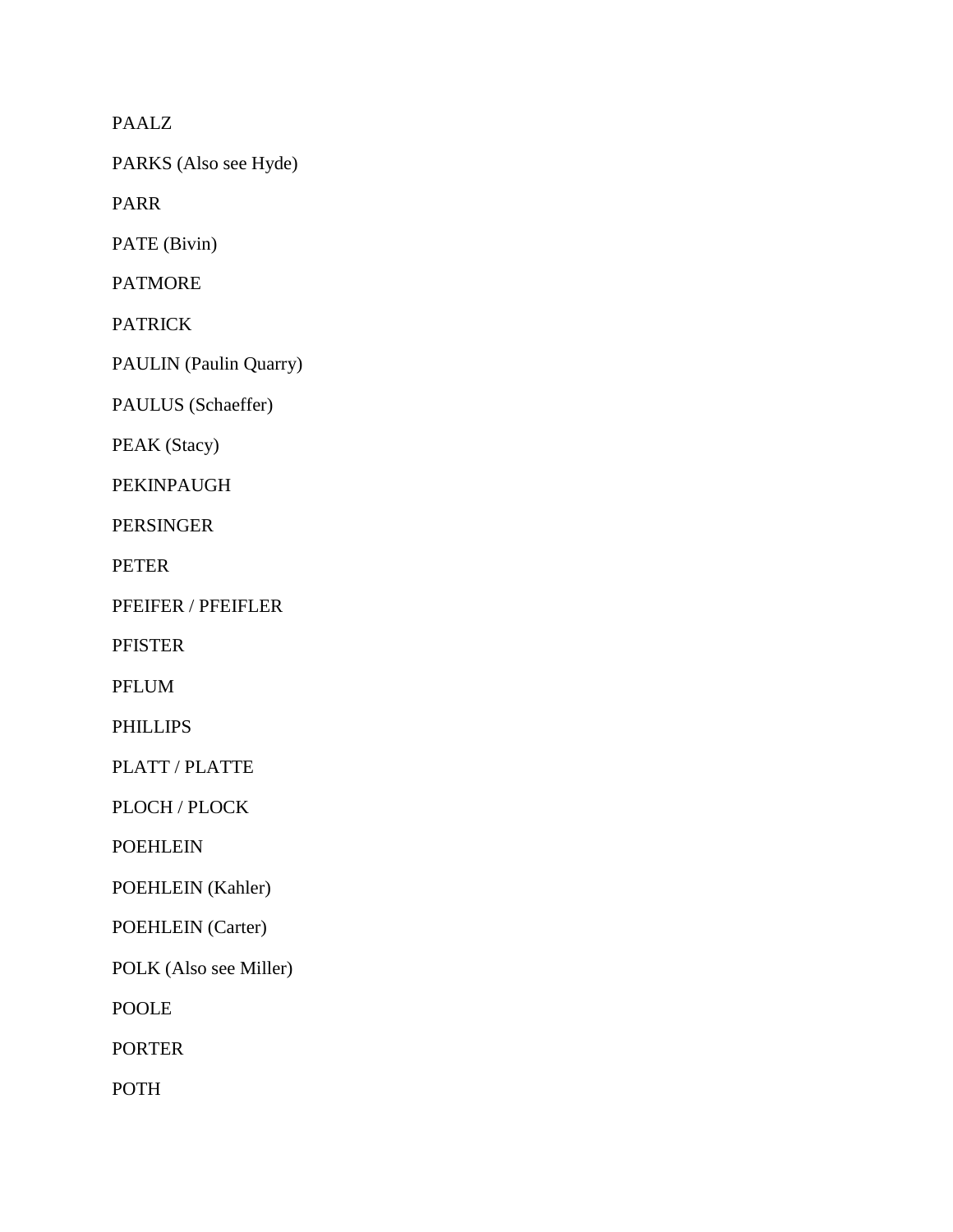POWELL

POWERS

PRATER / PRATHER

PRESCOTT

PROTSMAN

PRUEHER

PURCELL

PYLE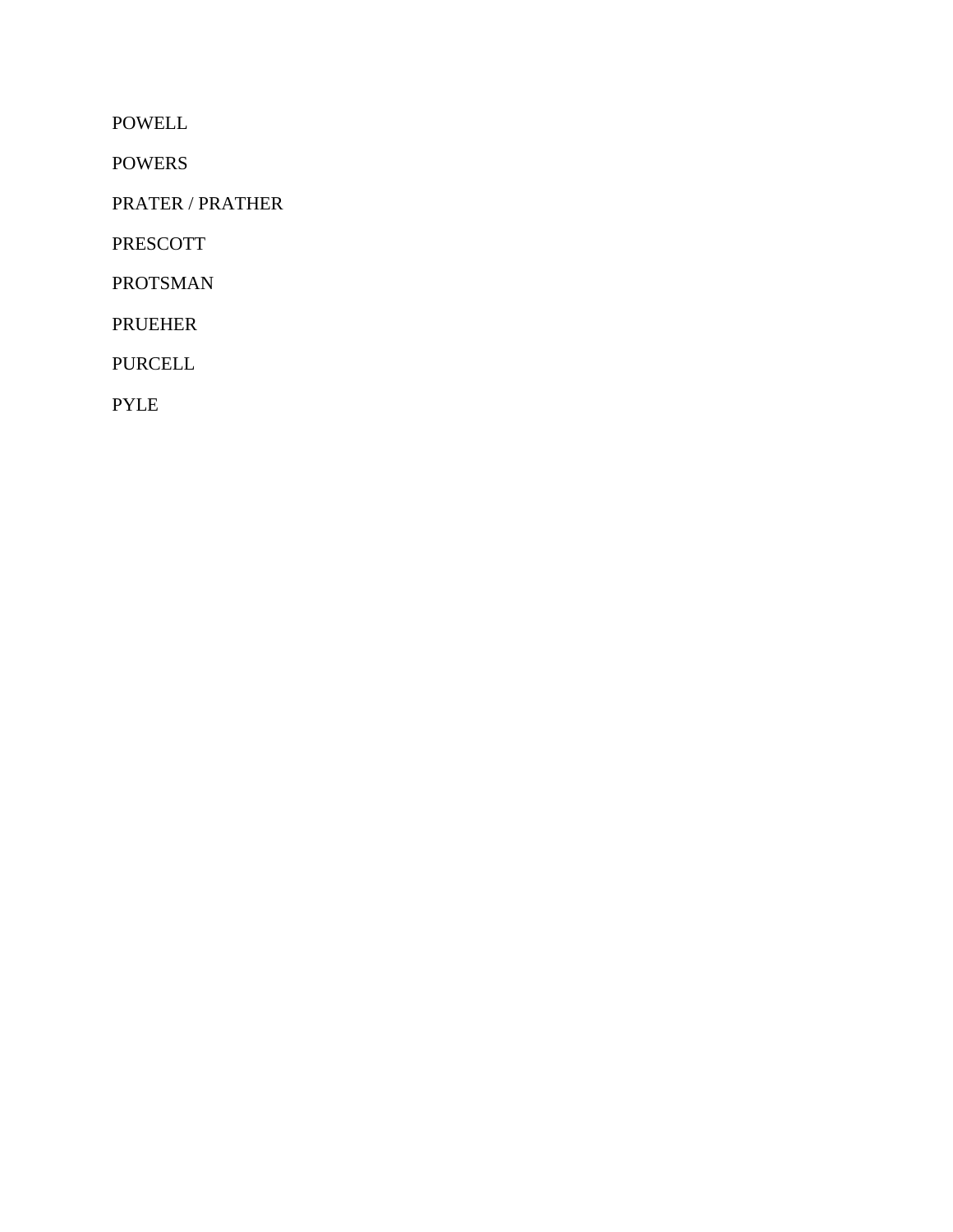QUICK

QUINLIN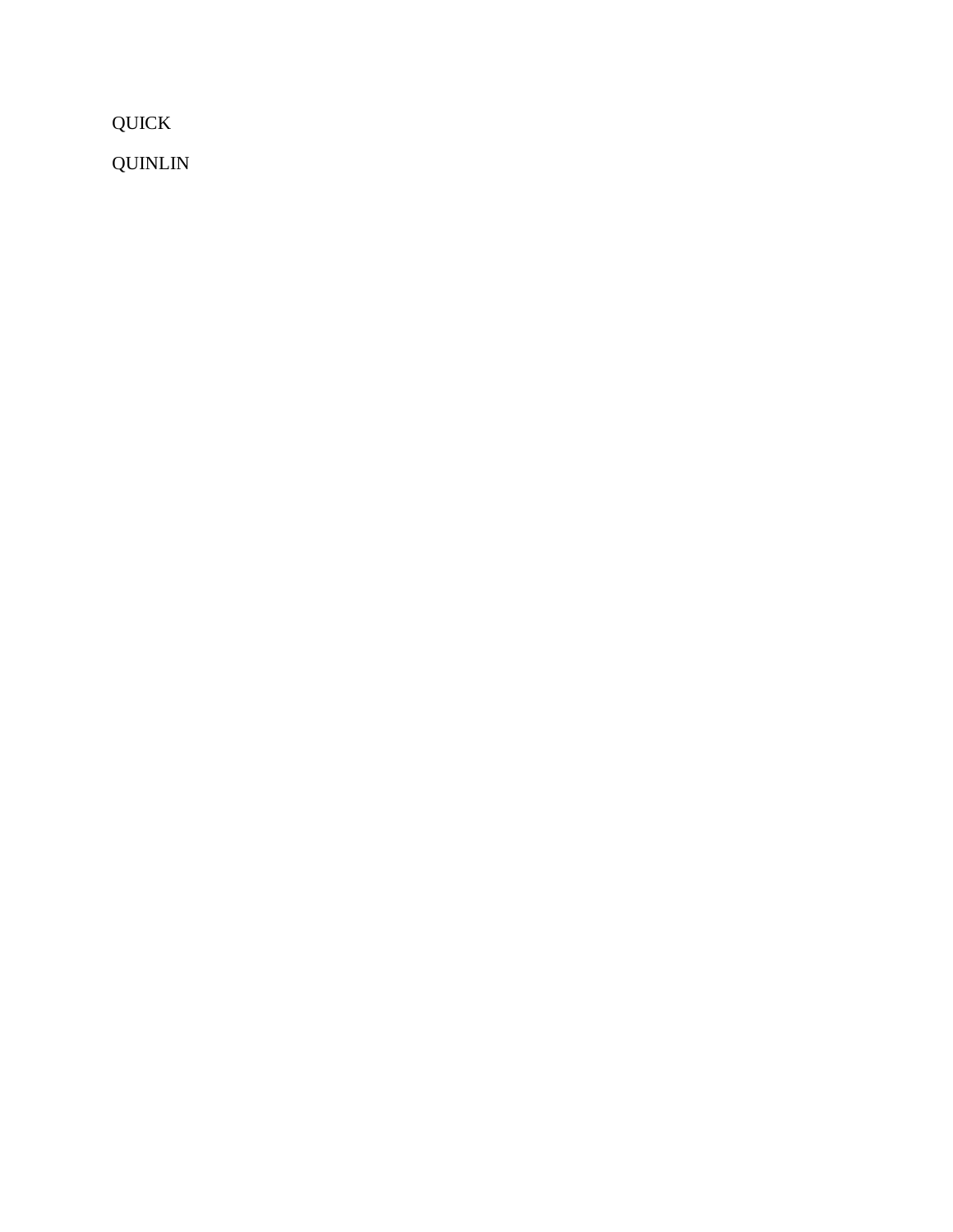RAESS

RAFFERTY

RAMSEY

RANK

RAUSCH

RAY

REED

REHSTEINER

REITZ / RUTZ / RITZ

RESS

REYNOLDS

RHODES (Henry)

RHODES

RHODES / RHOADS (Thomas)

RHODES (Sylvester)

RICHARD (Thibsard, Tipsaw)

RICHARDT (Also see Hess)

**RICHTER** 

RICKENBAUGH

RICKERT

**RICKS** 

RIDDLE

RIEHL

RINKEL

ROACH (Artman)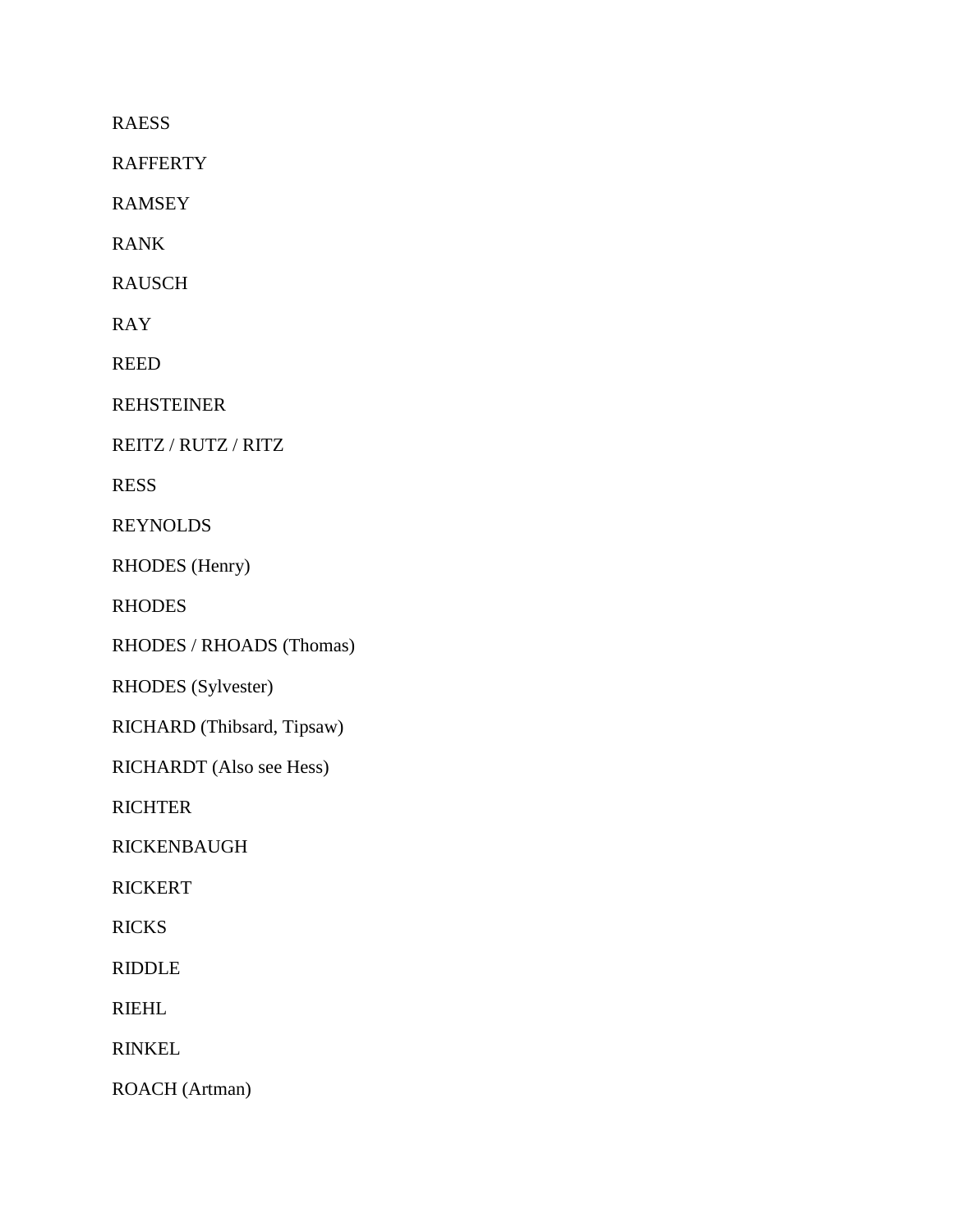ROBERTS

ROBINSON

ROGIER

ROHL

ROSENBLATTS

ROSENCANTZ

ROSSMAN

**ROTHLEY** 

ROWLEY

ROYAL

RUST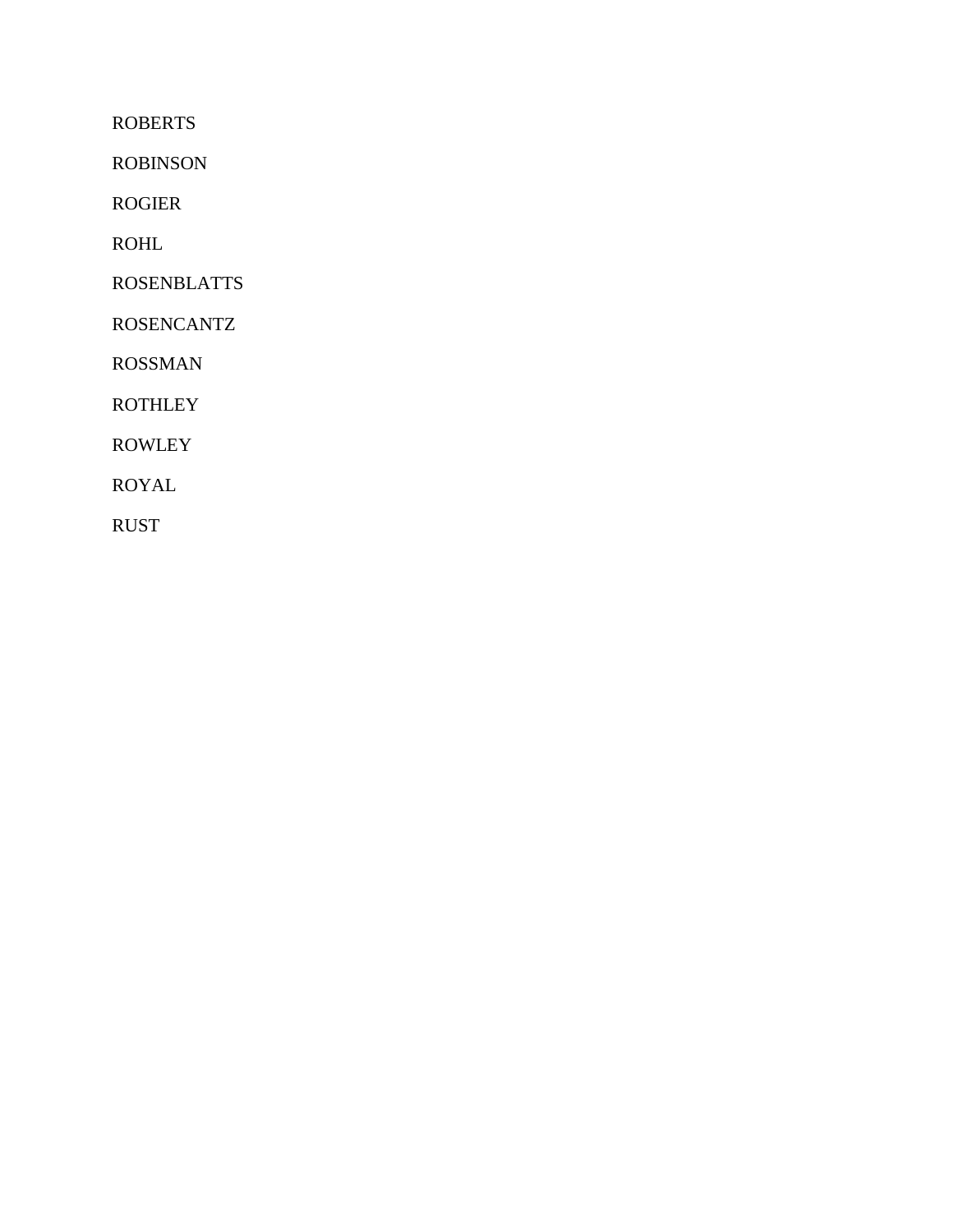SAALMAN

SABELHAUS

SADDLER

SALM (Also see Baertich)

**SALMON** 

SANDAGE (Also see Cronin)

SAVAGE

SCHAAD (Craft)

SCHAEFER

SCHANK / SHANK

SCHARF / SCHARP

SCHARTUNG (Heim)

SCHEIDEGGER (Dorn)

**SCHERGENS** 

**SCHERZINGER** 

SCHLACTER

**SCHMUCK** 

SCHNEIDER (Also see Brunner)

SCHRADER

SCHRAMER (Also see Sommer)

**SCHROEDER** 

SCHREIBER

SCHULTZ

SCHWARTZ

SCHWARTZ (Also see Ballow)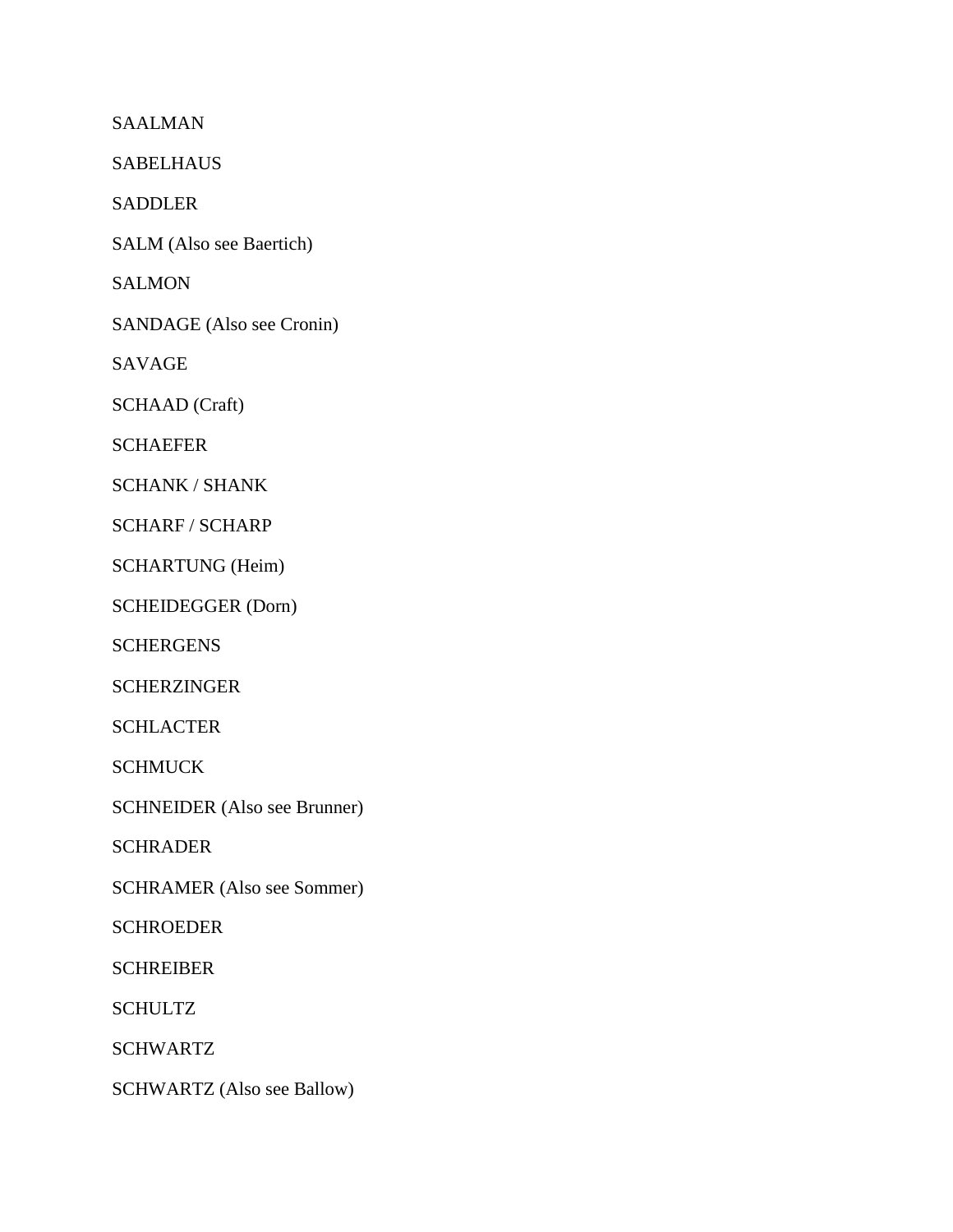SCHWINDT / SWINT

SCOTT

SCULL

SEDLETZKY

SEIFERT

SEIFRIG

SEITZ

SELF

SERGESKETTER (Zoglman)

SHADWICK

SHELDON

**SHIELDS** 

SHOEMAKER

SIBREL

SIMON

SIMPERS

SIMS

SIMPSON

SINGLETON

SMALLWOOD

SMEATHERS (Ham)

SMITH (Gary)

SMITH (John)

SMITH (Hamilton)

SNYDER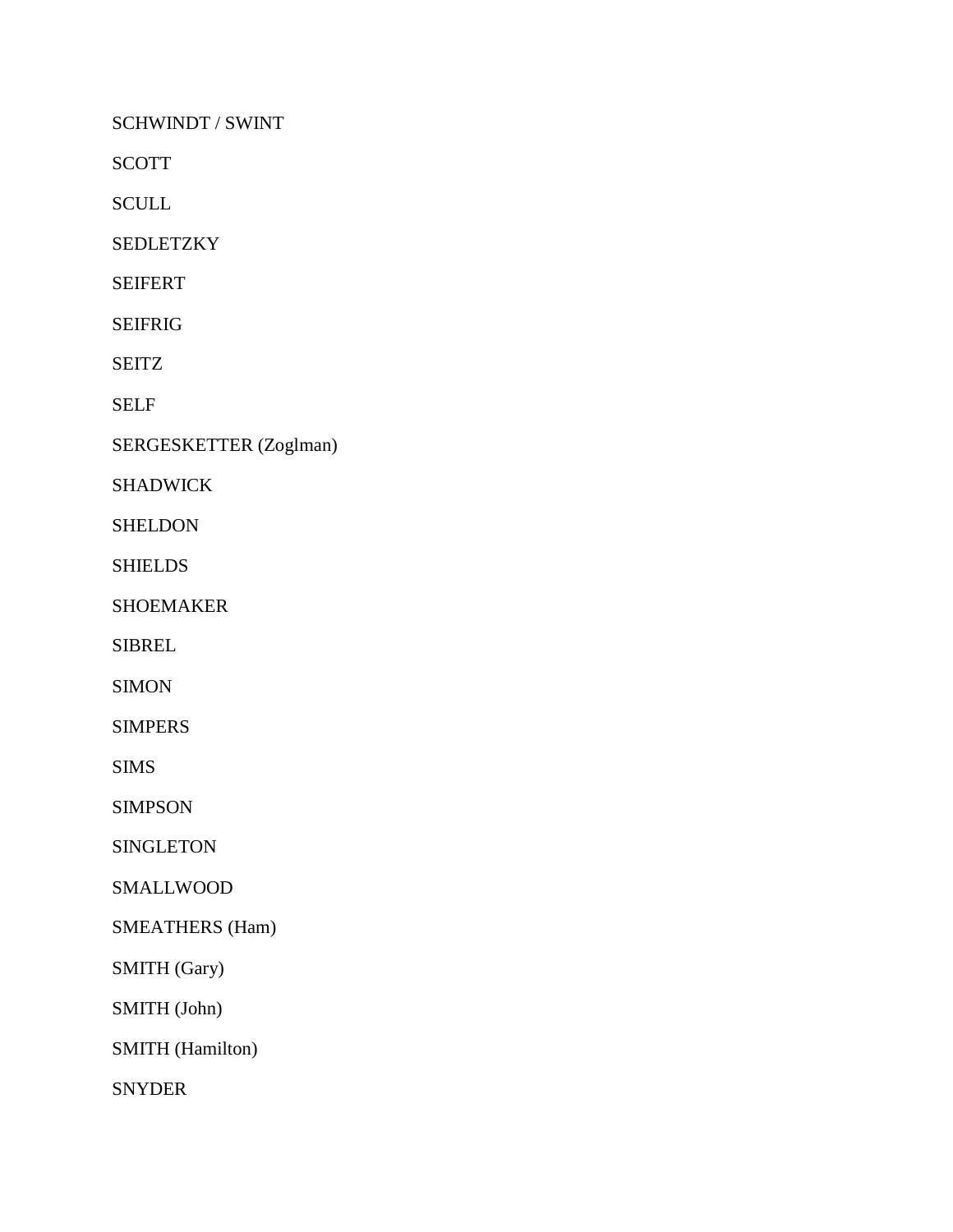SOMMER

SONGER

SOUTHWOOD

SPARROW

SPEAKER

SPEIDEL (Also see Rank)

SPEIDEL (Also see French, Rogers)

SPEIDEL (Also see Schwartz)

SPENCER

SPENCER COUNTY FAMILIES

SPLATER

SPRAGUE

SPRINGER

SPRINKLE (Also see Faulkenburg)

SPRINKLE (Also see Murphy)

STALDER

STEELE / STEEL

**STEIN** 

STEINAUER / STEINHAUER

STEPHENS (Burns)

STEPHENSON (Tate)

**STOCKER** 

**STONEMETS** 

STOWE

STRAHL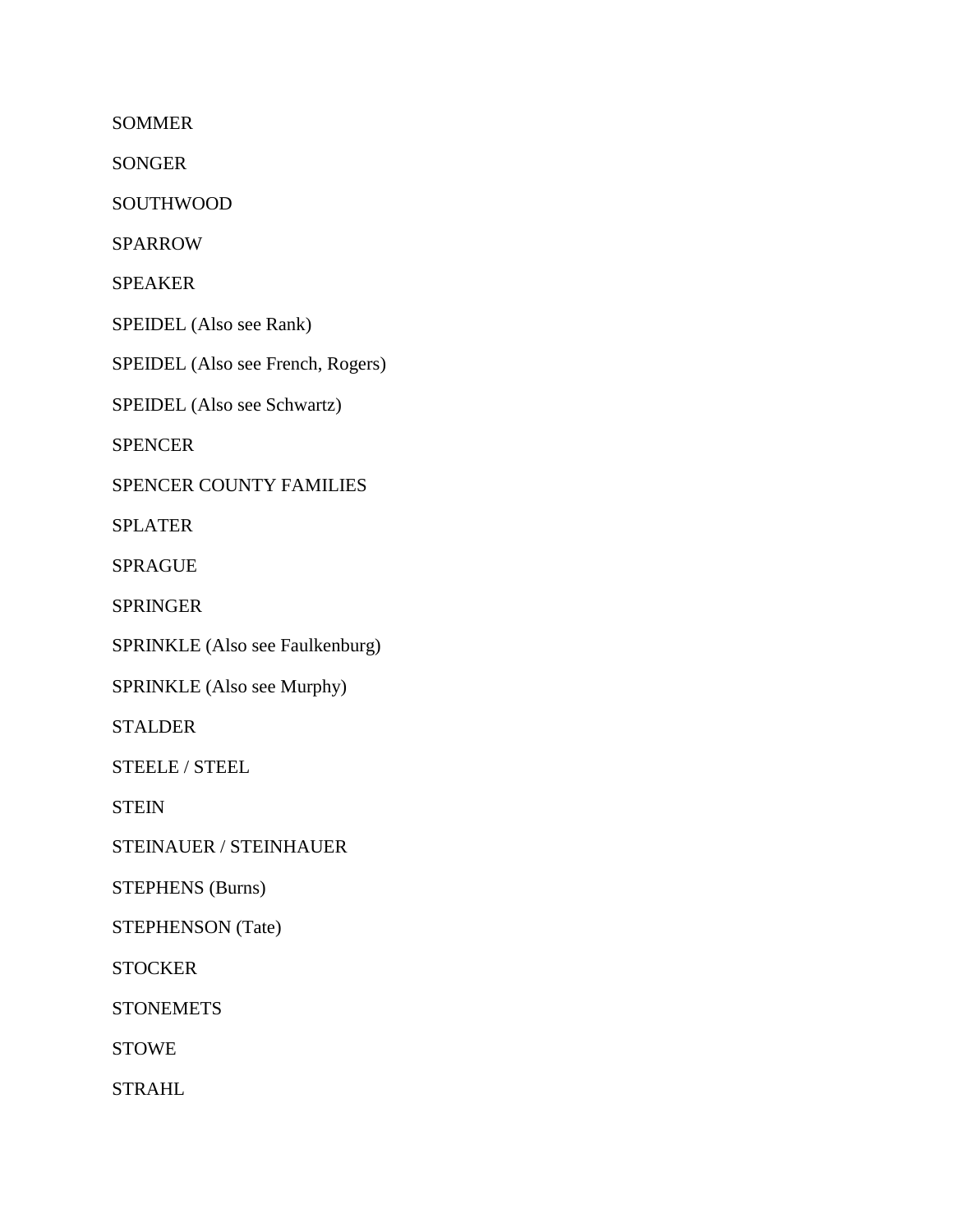**STROBEL** 

STUEHRK

STUERMER

STURGEON

SUDDARTH

SUGG

SULLIVAN

**SUTTON** 

SWAN (Also see Fuchs) (Swaney)

SWEAT

SWEENEY

SWITZER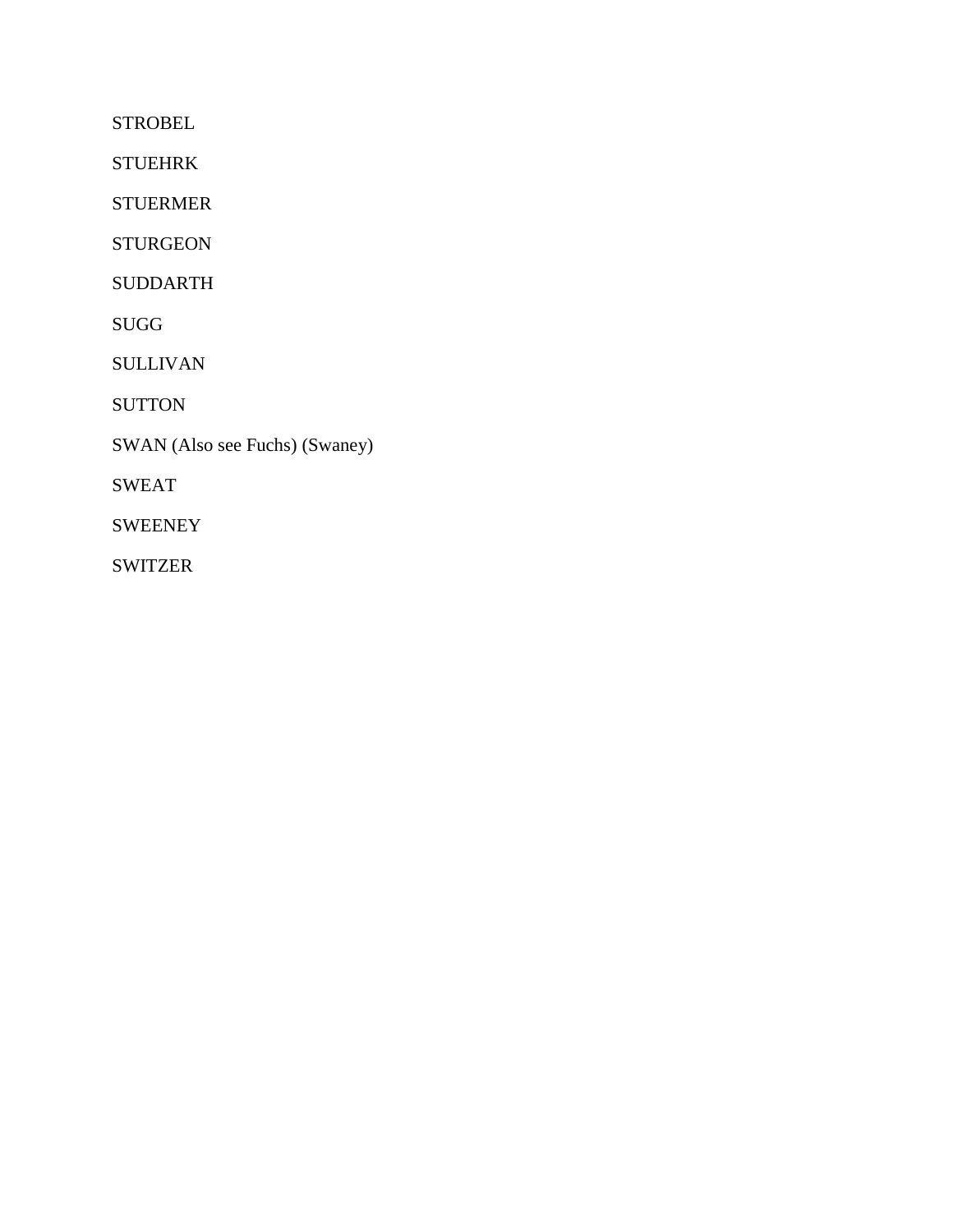TALBOTT

TASSIN

TAYLOR

TAYLOR (John E.)

**TERRY** 

**TEVLIN** 

**THEIS** 

THIERY (Also see Dupont)

THIERY (Also see Rogier) (Gerteisen) Foury)

**THIRY** 

THOMAS

THOMAS (Gilbert, Plock)

**THOMPSON** 

THORN (Litherland)

**THROOP** 

TIERNAM / TIERNEY

TIMBERLAKE

TINDLE

TIPSAW (Thiebsard, Richard)

TOOTHMAN (Also see Jarboe, Sweat)

**TRUEMPY** 

TURNER (Also see Carter)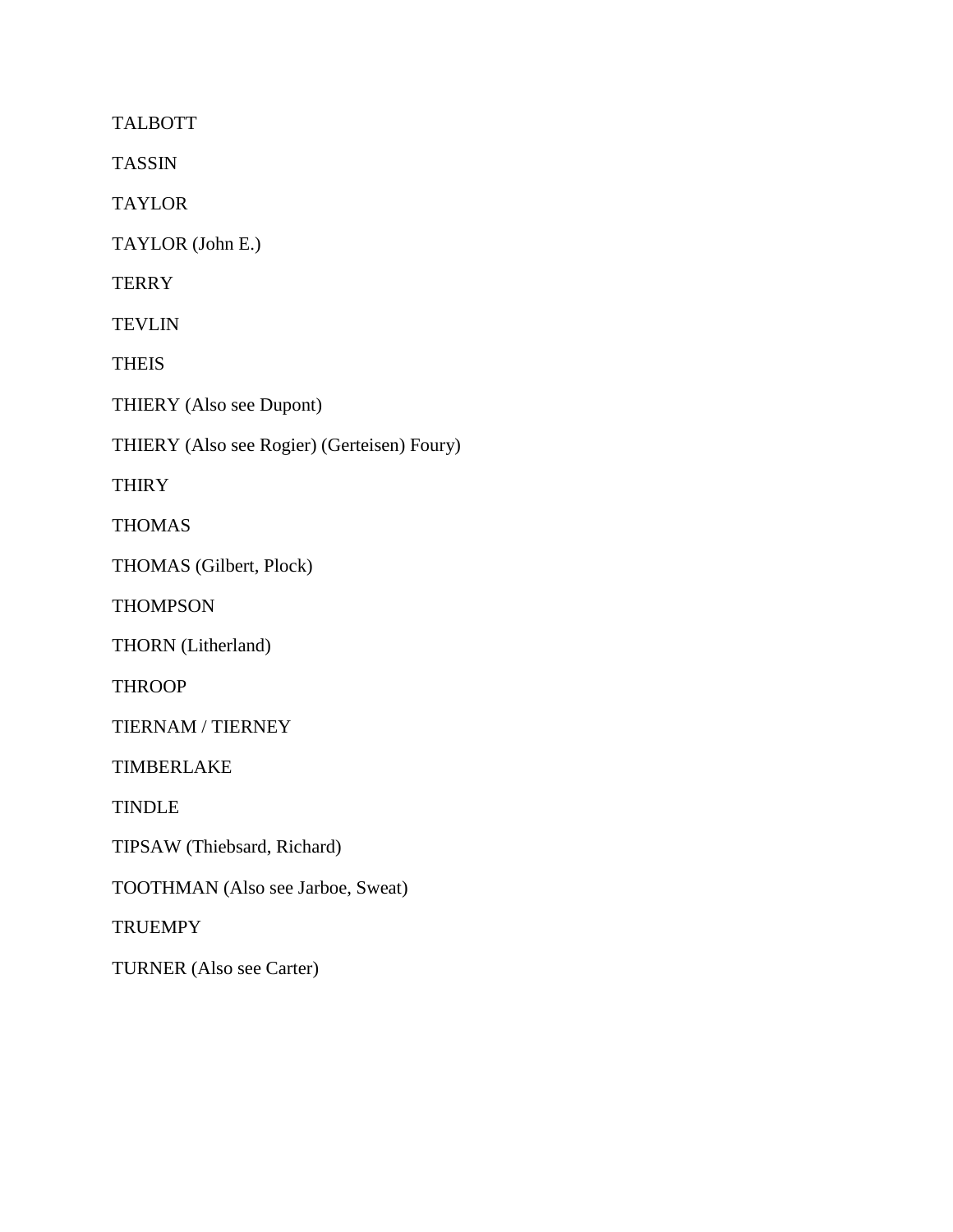UBELHOR

UEHLEIN (Also see Carroll)

UNGERECHT (Schmidt)

UNDERHILL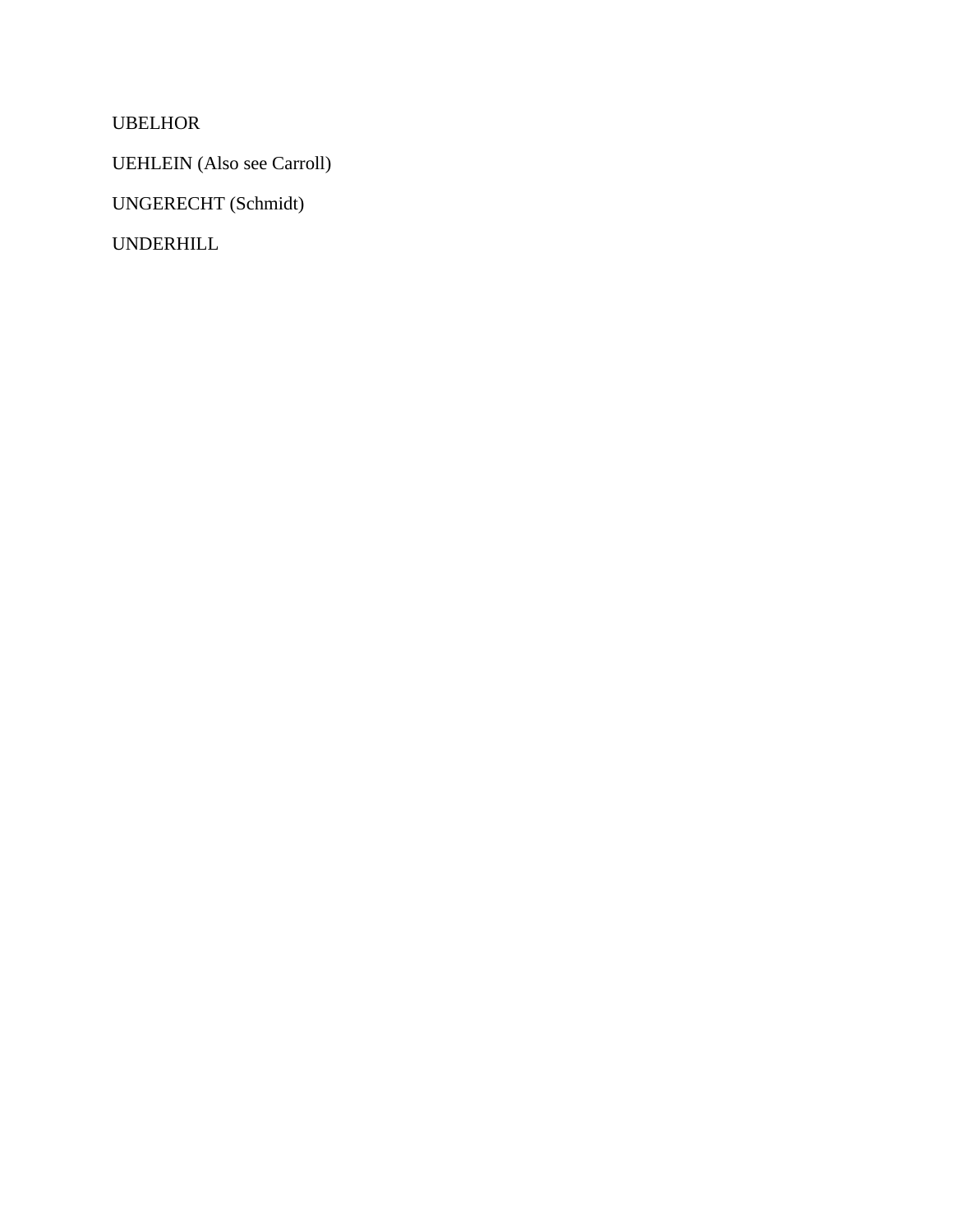VANCONEY / VANCONIA

VAN WINKLE

VANDEVER / VANDOVER

VAUGHN

VAUPEL

VEILLARD (Also see Fuchs) (Morville)

**VITITOE** 

VODKE (Green)

VOGEL

VOGES

VOLLMER

VOLZ

VREELAND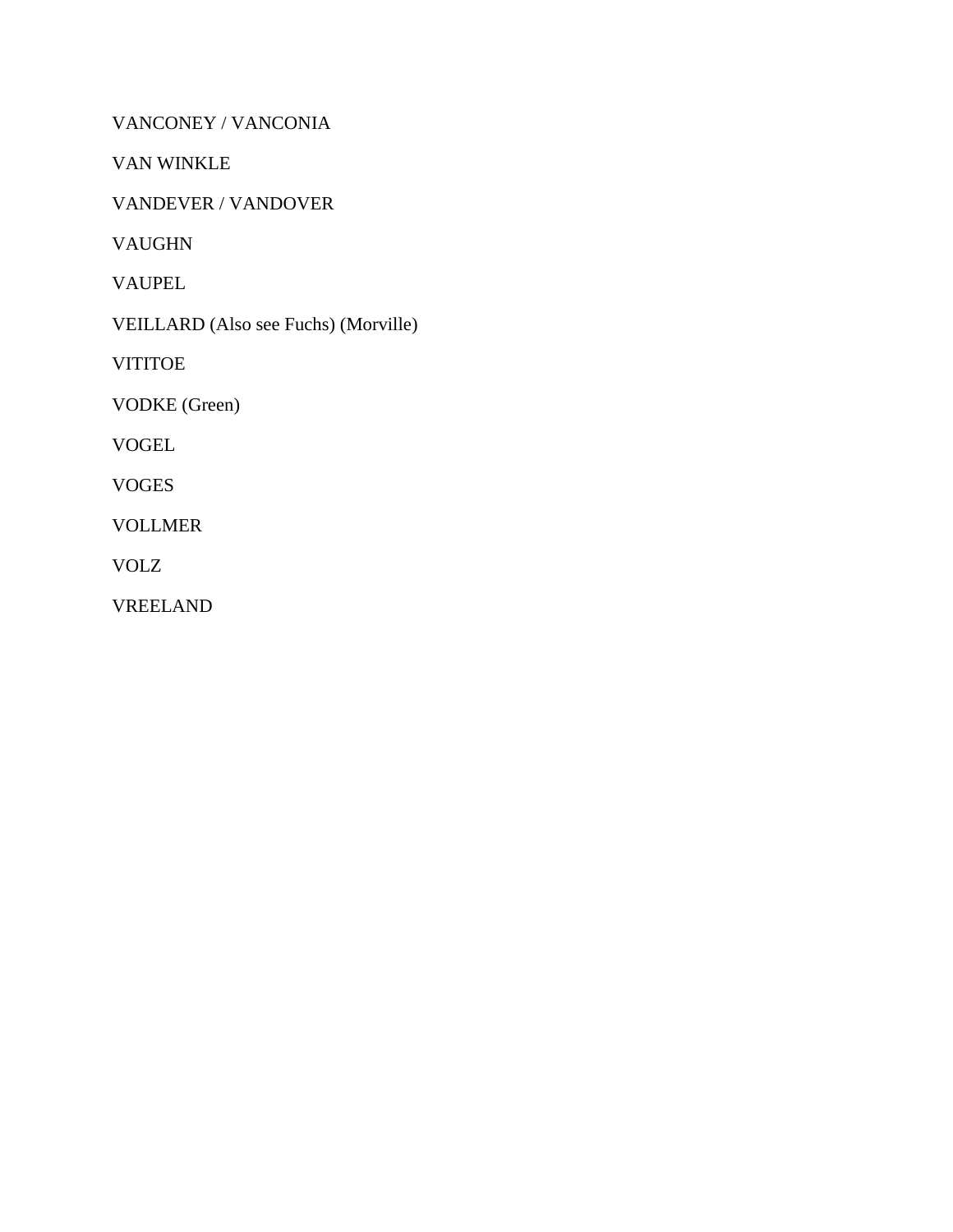WADDLE

WAGNER

WAITMAN

WALDSCHMIDT

WALK (Martin)

WALKER

WALLER

WALLOT (Eigel)

WALLS

WALTERS

WATSON

WEATHEHOLD

WEAVER

WEBB

WEBB (Little, Mason, Glaze, Knight)

WEBER

WEEDMAN

WEGMAN

WENDELL

WERNER

WHEATLEY

WHEELER

WHELAN

WHITCOMB (Edgar)

WHITEHEAD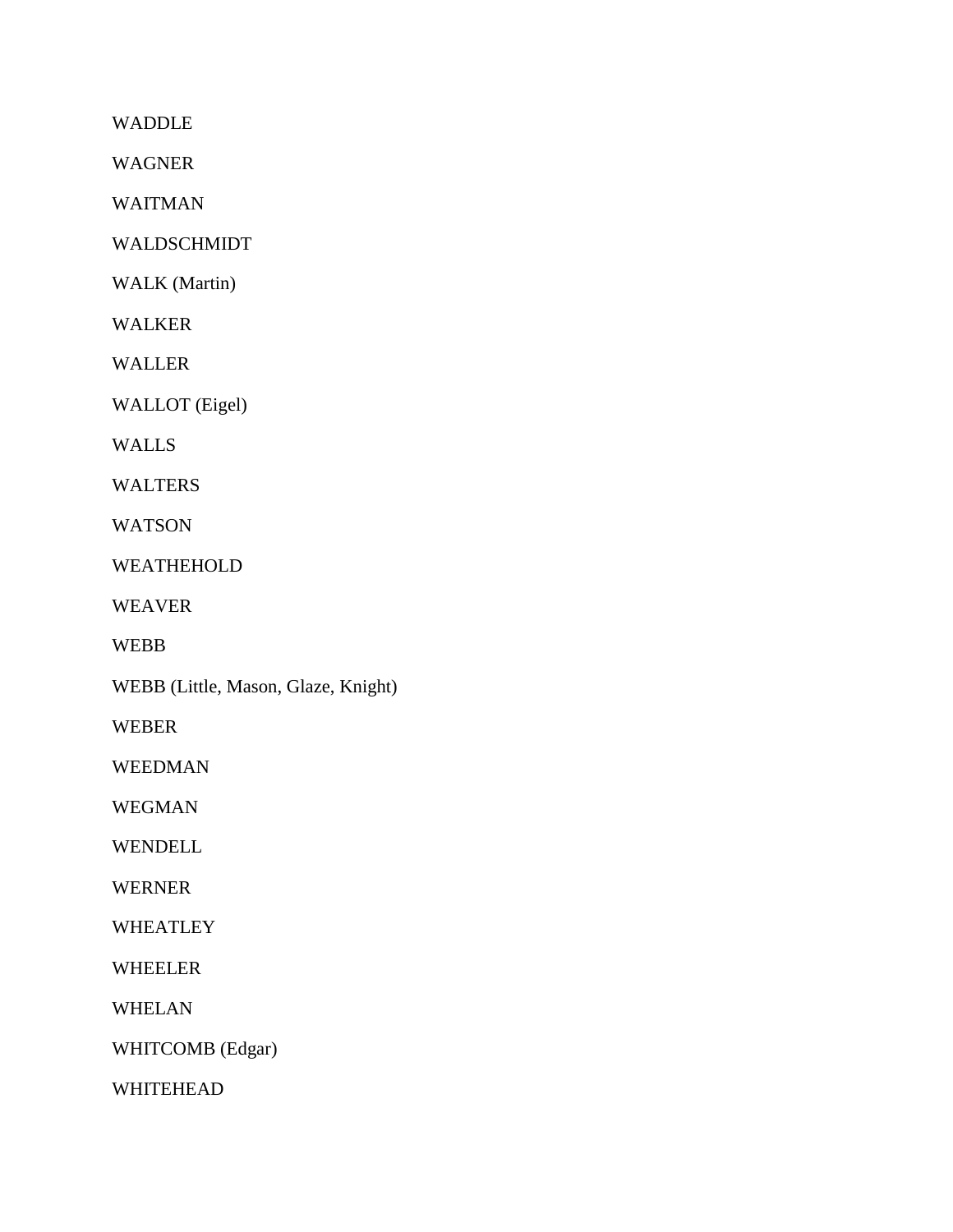WILBER

WILCOX (Isaac)

WILLGUS / WILGUS

WILLIAMS

WILSON

WINCHELL

WINNECK / WINNECH

WINTER / WINTERS

WITTE

WITMER

WOOLUMS

WORTHINGTON

WRIGHT

WYNE / WINE